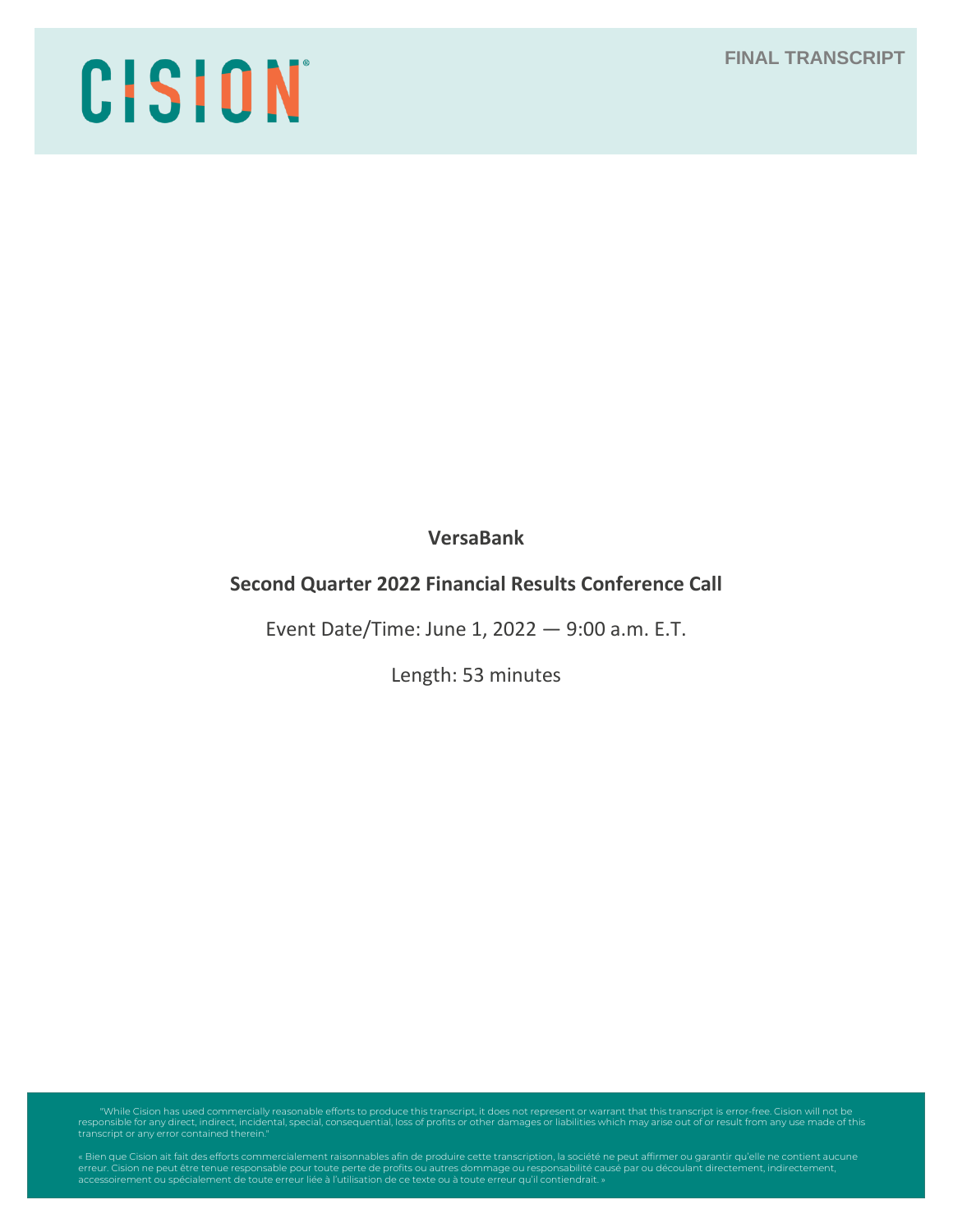# **CORPORATE PARTICIPANTS**

**David Taylor** *VersaBank — President and Chief Executive Officer*

**Shawn Clarke** *VersaBank — Chief Financial Officer*

# **CONFERENCE CALL PARTICIPANTS**

**Greg MacDonald** *LodeRock Research — Analyst*

**William Wallace** *Raymond James — Analyst*

**Bradley Ness** *Choral Capital — Analyst*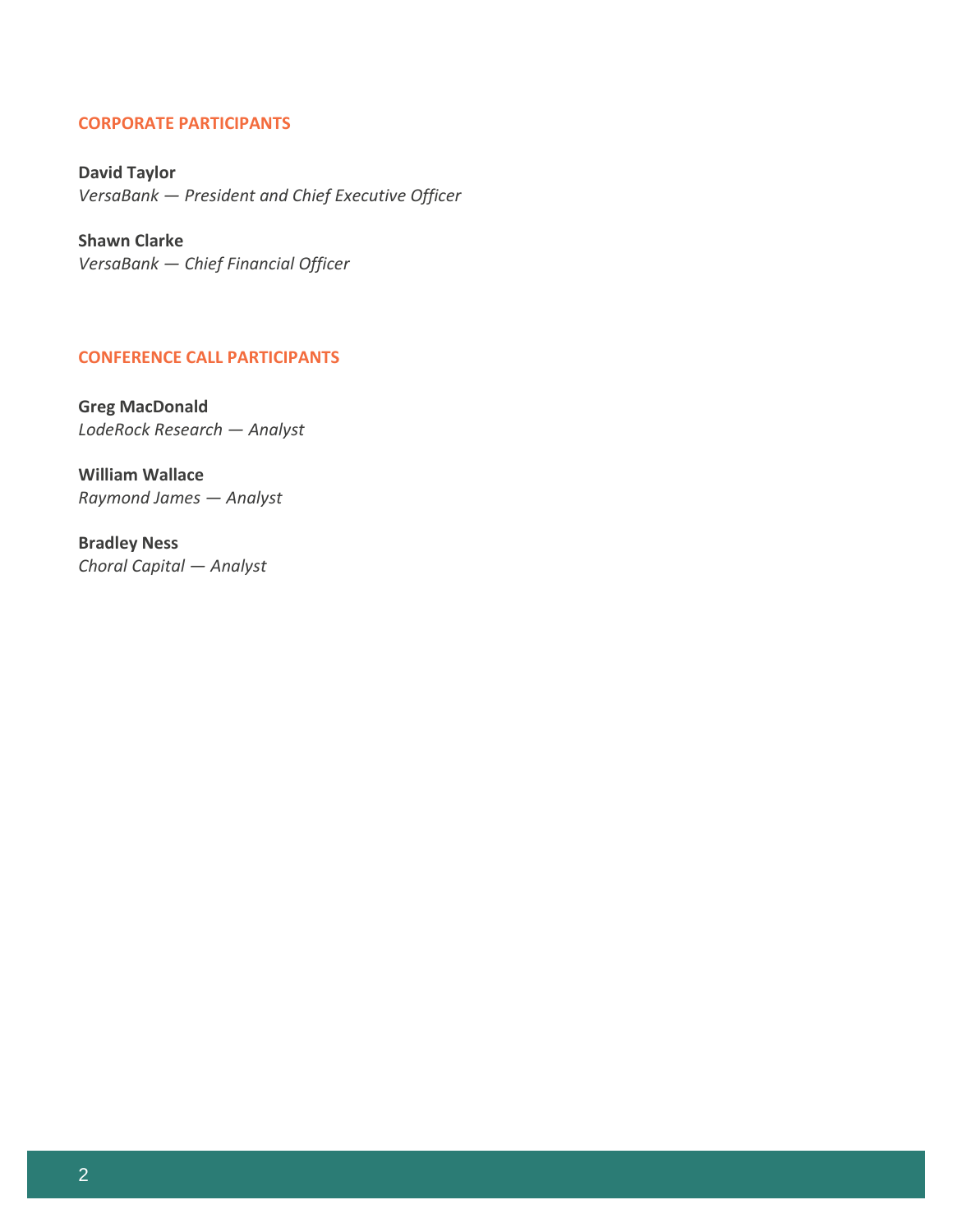### **PRESENTATION**

### **Operator**

Good morning, ladies and gentlemen. Welcome to VersaBank's Second Quarter 2022 Financial Results Conference Call.

This morning, VersaBank issued a news release reporting its financial results for the second quarter and year-to-date ended April 30, 2022. That news release, along with the Bank's financial statements and supplemental financial information, are available on the Bank's website in the Investor Relations section, as well as on SEDAR and EDGAR.

Please note that in addition to the telephone dial-in, VersaBank is webcasting the conference call live over the internet. The webcast is listen-only. If you are listening to the webcast but wish to ask a question in the Q&A session following Mr. Taylor's presentation, please dial into the conference line, the details of which are included in this morning's news release and on the Bank's website.

For those participating in today's call by telephone, the accompanying slide presentation is available on the Bank's website.

Also, today's call will be archived for replay, both by telephone and via the internet, beginning approximately one hour following completion of the call. Details on how to access the replays are available in this morning's news release.

I would like to remind our listeners that the statements about future events made on this call are forward-looking in nature and are based on certain assumptions and analysis made by VersaBank management. Actual results could differ materially from our expectations due to various material risks and uncertainties associated with VersaBank's business. Please refer to VersaBank's forward-looking statement advisory in today's presentation.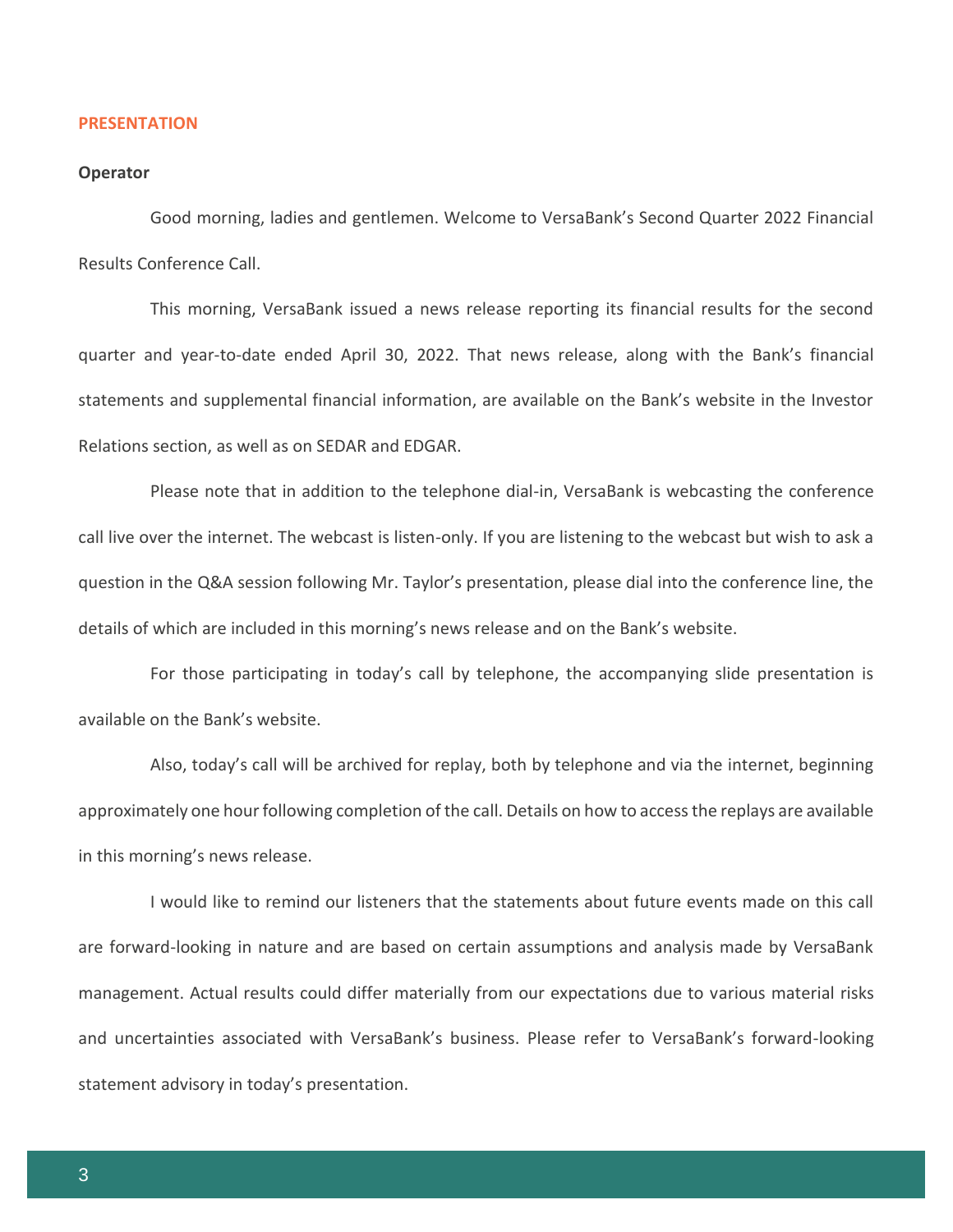I would now like to turn the call over to Mr. David Taylor, President and Chief Executive Officer of VersaBank. Please go ahead, Mr. Taylor.

**David Taylor** — President and Chief Executive Officer, VersaBank

Thank you, Michelle (phon). Good morning, everyone, and thank you for joining us today on this call. With me is Shawn Clarke, our Chief Financial Officer.

Those who have been following VersaBank for a number of quarters or more will note some small, but we think important, adjustments to the way we are describing our business and our quarterly results.

First off, we are more definitively referring to our Digital Banking operations when describing our deposit and lending business, and to DRTC, when describing our Cybersecurity Services, as well as certain Banking and Financial Technology Development.

Further, we have begun breaking out our non-interest expense into its component Digital Banking and DRTC parts to provide a more fulsome view of each operational segment.

We believe this better serves our shareholders and prospective investors, providing a clearer picture of the individual performance of each of our Digital Banking and DRTC operations, and enabling better comparison to our peers in each sector.

Within our Digital Banking operations, we are presenting net interest margin based on total assets, that is, including cash and other assets, as we have done historically and is the convention with publicly traded banks in Canada. However, we are also presenting net interest margin with cash and other assets excluded, as per the practice of US banks.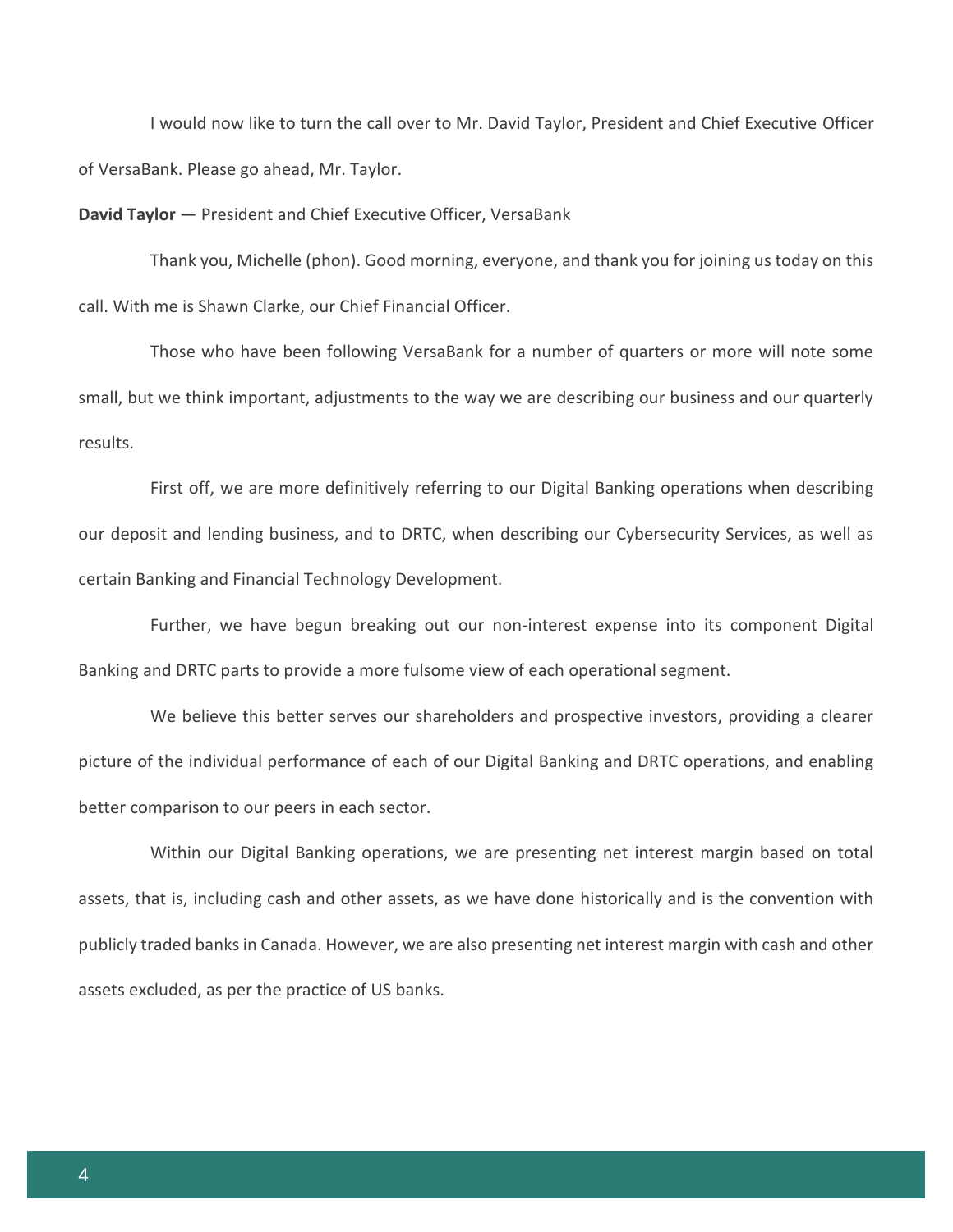In addition, we are now reporting our efficiency ratio for only our Digital Banking operations, which excludes the impact of DRTC. Again, we believe these adjustments will enable the investment community to better compare our results to those of our peers, including our US peers.

And finally, a quick reminder here that we report our financial results in Canadian dollars, and all amounts in today's call will be in Canadian dollars unless otherwise stated.

Now onto the results. For the second quarter of 2022, Q2 saw continued momentum across our business and was highlighted by yet another record loan portfolio in our Digital Banking operations, which increased 34 percent year on year and 11 percent sequentially, to just shy of \$2.5 billion.

Importantly, this growth was driven to a large degree by our strategic focus on Points-of-Sale Financing portfolio, which grew 51 percent year over year.

Consolidated net income for Q2, however, was dampened by expenses related to a number of investments that we believe will continue to drive portfolio growth in both the short and long terms, most notably, transitory costs associated with the preparation for the launch of the rollout of the Point-of-Sale offering in the United States and preparation for the launch of the Canadian dollar version of our revolutionary Digital Deposit Receipts.

We also saw a dampening effect from the successful execution of our strategy to expand Pointof-Sale portfolio on the net interest margin in our Digital Banking operations. As a reminder, we are in slightly lower margins, on average, from our Point-of-Sale loans than we do our commercial real estate loans. From a sheer growth opportunity, however, the point-of-sale market represents our far greatest opportunity to drive sustained long-term profitability and also a conservative, more efficient use of our capital.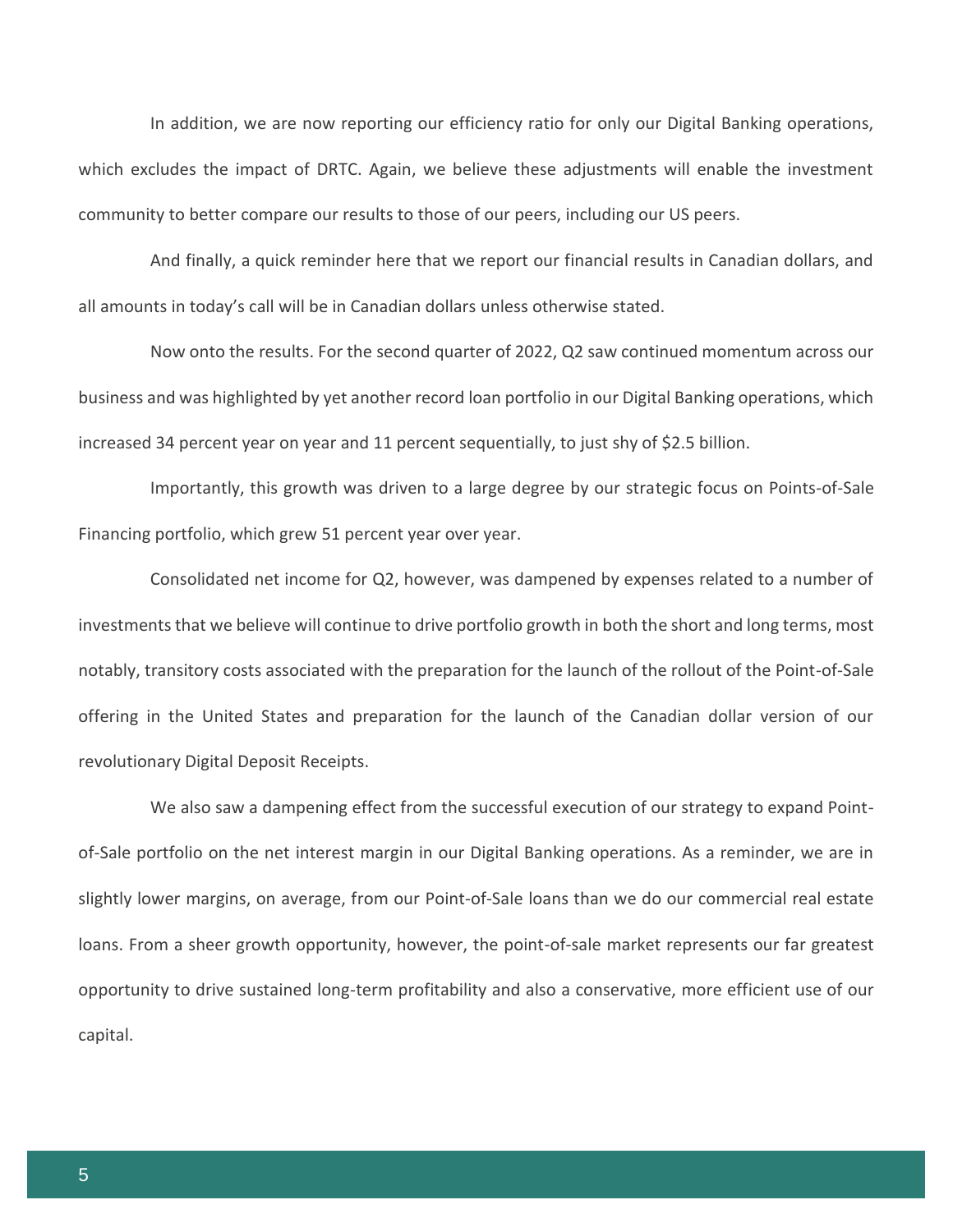In DRTC, we continue to see strong growth, which delivered year-over-year increases in revenue and gross profit of 41 percent and 57 percent respectively.

Although profitability here was dampened by investments and prep for VCAD launch, including completion of the SOC2 Audit, I'll remind you here that the gross profit amount for DRTC is included in non-interest income in VersaBank's consolidated income statement. Shawn will discuss the financials in more detail in a moment.

A significant highlight of the second quarter was the launch of Point-of-Sale business in United States and the addition of our first US Point-of-Sale customer on March 31st. That customer is a large North American commercial transportation financing business, focused on independent owner-operators, and a great example of the inherent value of our offering, addressing an unmet need in a market by providing a highly flexible and economically superior, technology-based alternative.

We're off to a great start. Discussions with our other potential partners are very encouraging, confirming our belief that our offering is unique and very much in demand.

The other highlight of the quarter, as I've noted earlier, was the completion of the SOC2 compliance audit for proprietary blockchain technology that is the foundation of our Digital Deposit Receipts, our own internally developed VersaVault technology. In essence, the voluntary SOC2 Audit, conducted by an independent national chartered professional accountancy and advisory firm, verified the nonfinancial reporting controls relating to security, availability, processing, integrity, confidentiality, and privacy of our VersaVault, which we believe will be a significant advantage, from both an end user and a regulatory perspective, now and well into the future.

Our Digital Deposit Receipts were born out of the recognition of the fundamental long-term evolution toward rapid, frictionless transactions in the digital realm.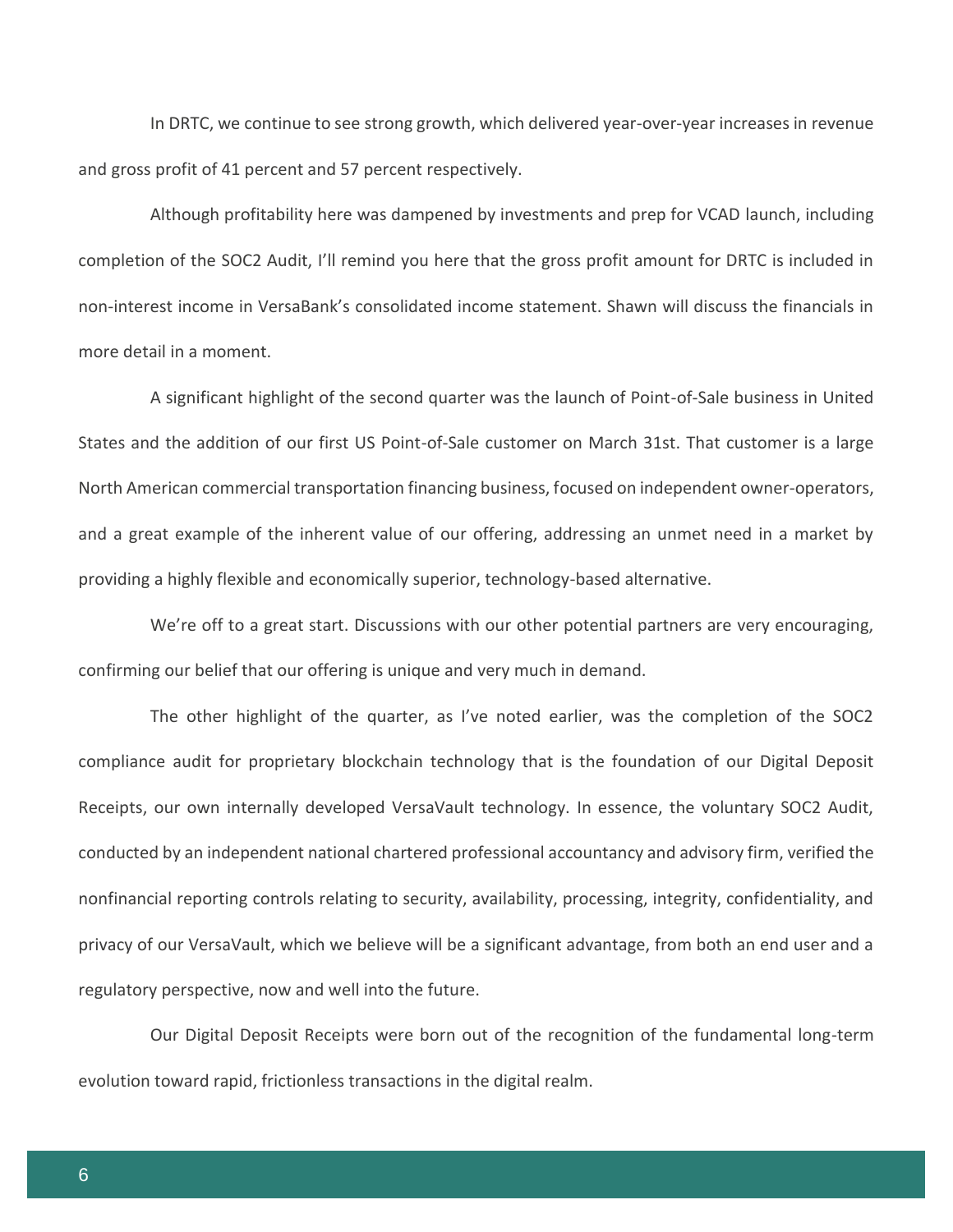We continue to advance towards launch of our VCADs in Canada. VersaBank has a long and proud history of being at the leading edge of banking, especially related to technology. Sometimes, that can be protected. What we are already at work (phon) are conservative timelines as we ensure that our stakeholders fully understand these initiatives.

I'd now like to turn the call over to Shawn to review our financial results in detail. Shawn?

**Shawn Clarke** — Chief Financial Officer, VersaBank

Thanks, David.

Just a quick reminder that our full financial statements and MD&A for the second quarter and year-to-date 2022 are available on our website under the Investors section, as well as on SEDAR and on EDGAR.

And as David mentioned, all of the following numbers reported are in Canadian dollars, as per our financial statements, unless otherwise noted. We do offer US dollar translations of our key metrics in our standard investor presentation, which will be updated for the second quarter numbers and posted to our website very shortly.

On to Slide 9, the balance sheet. Starting with our balance sheet, total assets at the end of the second quarter were \$2.7 billion, up 26 percent from \$2.1 billion at the end of Q2 last year, and up 11 percent from the end of Q1 of this year.

Our cash balance at the end of Q2 was \$198 million, or 7 percent of total assets, down from \$272 million or 13 percent of total assets at the end of Q2 last year, and up from \$155 million or 6 percent of total assets at the end of Q1 this year.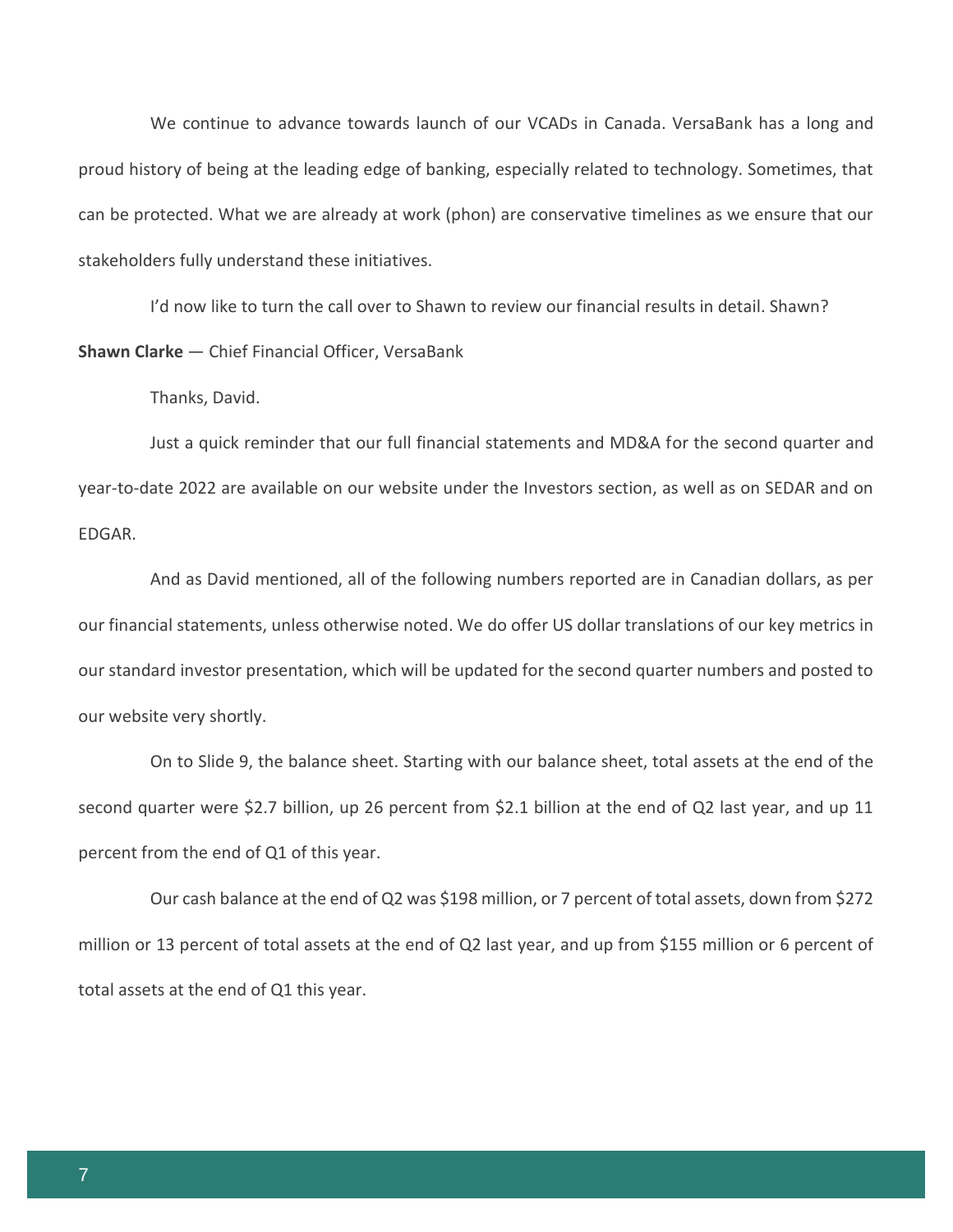The year-over-year decrease is the result of deploying our temporarily elevated cash balance into our loan portfolios, while the sequential quarter-over-quarter increase was in preparation to fund new loans in our short-term pipeline.

Our total loan portfolio at the end of the second quarter grew to another record balance of \$2.45 billion which, as David mentioned earlier, represents an increase of 34 percent year over year and 11 percent sequentially.

Book value per share increased 8 percent year over year and 1 percent sequentially to \$11.94, with the year-over-year increase due primarily to the impact of our common share offering in September of 2021 and higher retained earnings attributable to net income earned in the current period, offset partially by the payment of dividends over the same time frame; and the sequential increase being due primarily to higher retained earnings attributable to net income earned in the current quarter, offset partially by the payment of dividends over the same period.

Our CET1 ratio was 13.66 percent, up from 12.52 percent at the end of Q2 of last year, and down from 14.83 percent at the end of Q1 this year.

Finally, our leverage ratio at the end of Q2 is 11.63 percent, up from 10.46 percent at the end of Q2 last year, and down from 12.69 percent at the end of Q1 of this year.

The year-over-year increases in our regulatory capital levels and ratios, as well as changes in our leverage ratio, were a function of a number of factors, including our common share offering in September 2021 for total net proceeds, adjusted for tax-effected issue costs, in the amount of \$75.1 million; retained earnings growth, year over year; and in the case of our capital ratios, changes to our risk-weighted assets and composition.

Both our CET1 and leverage ratios remain well above regulatory thresholds.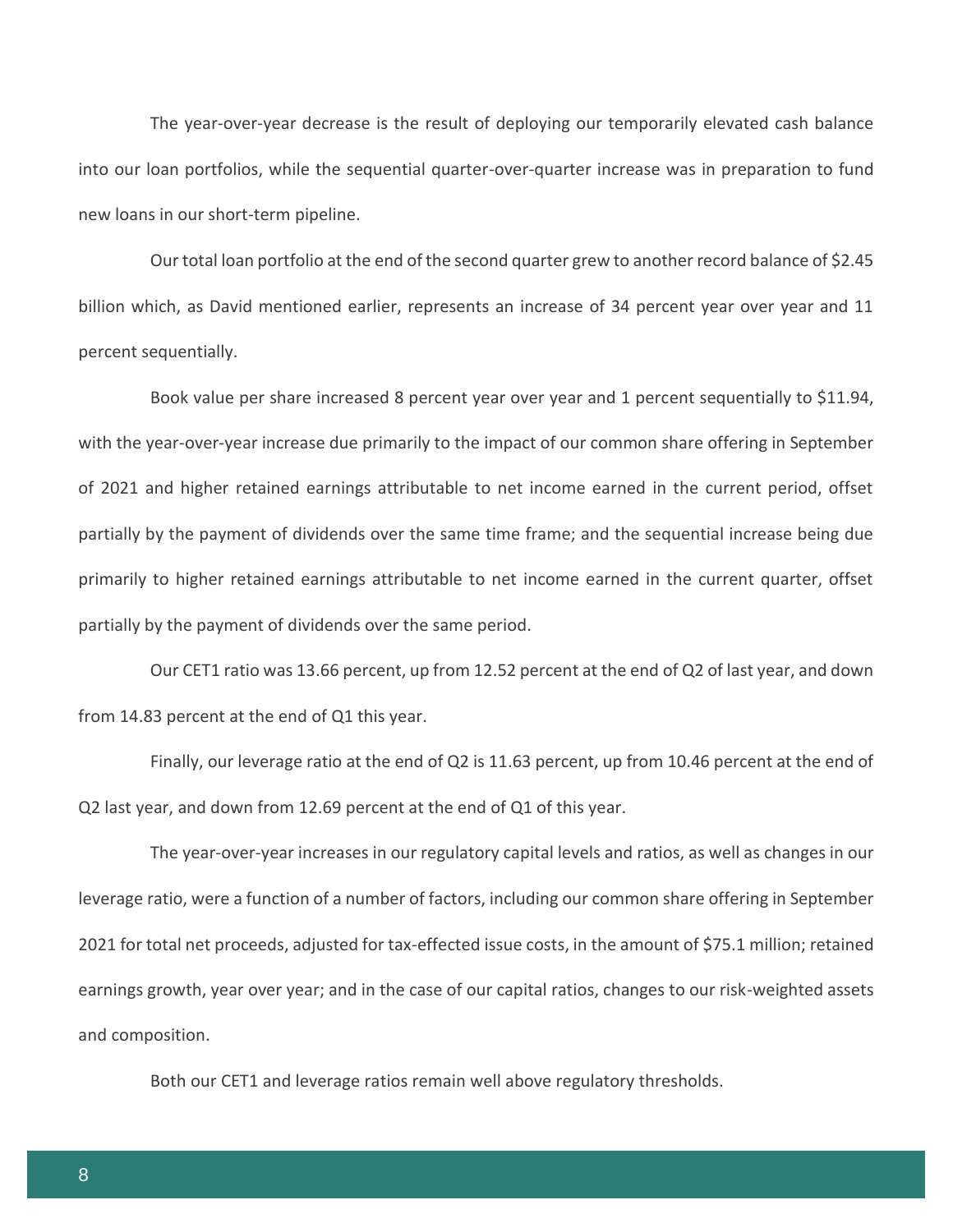On to Slide 10. Consistent with David's earlier comments on reporting, I'll begin with an overview of our consolidated results and then proceed to discussing Digital Banking operations and DRTC individually.

Total consolidated revenue increased 17 percent year over year and 2 percent sequentially to \$18.6 million, with the increase driven primarily by higher net interest income in our Digital Banking operations which, in turn, was driven by strong growth in our loan portfolio.

We also generated a higher non-interest income at DRTC. I will discuss each of these in more detail in a moment.

As David noted earlier, consolidated net income for the quarter was dampened by what were predominantly transitory costs associated with specific growth initiatives, including our US Point-of-Sale launch and preparation for the launch of VCAD.

As a result, net income was down 14 percent, year over year, and down 11 percent sequentially, to \$4.9 million. Net income was also impacted by higher salary and benefits costs and higher office expenses incurred as our team returned to work at our offices.

While these specific transitory costs recognized in Q2 will reduce materially in the back half of the year, we expect to see additional expenses associated with our pursuit of an acquisition of a US bank, the magnitude and timing of which will depend on our progress toward achieving this objective.

Earnings per share for Q2 were \$0.17, which is down 32 percent year over year and 11 percent sequentially.

The year-over-year decrease in EPS was disproportionately larger than that of net income due to the higher number of shares outstanding, resulting from the issuance of 6.3 million common shares under our US IPO in September of last year.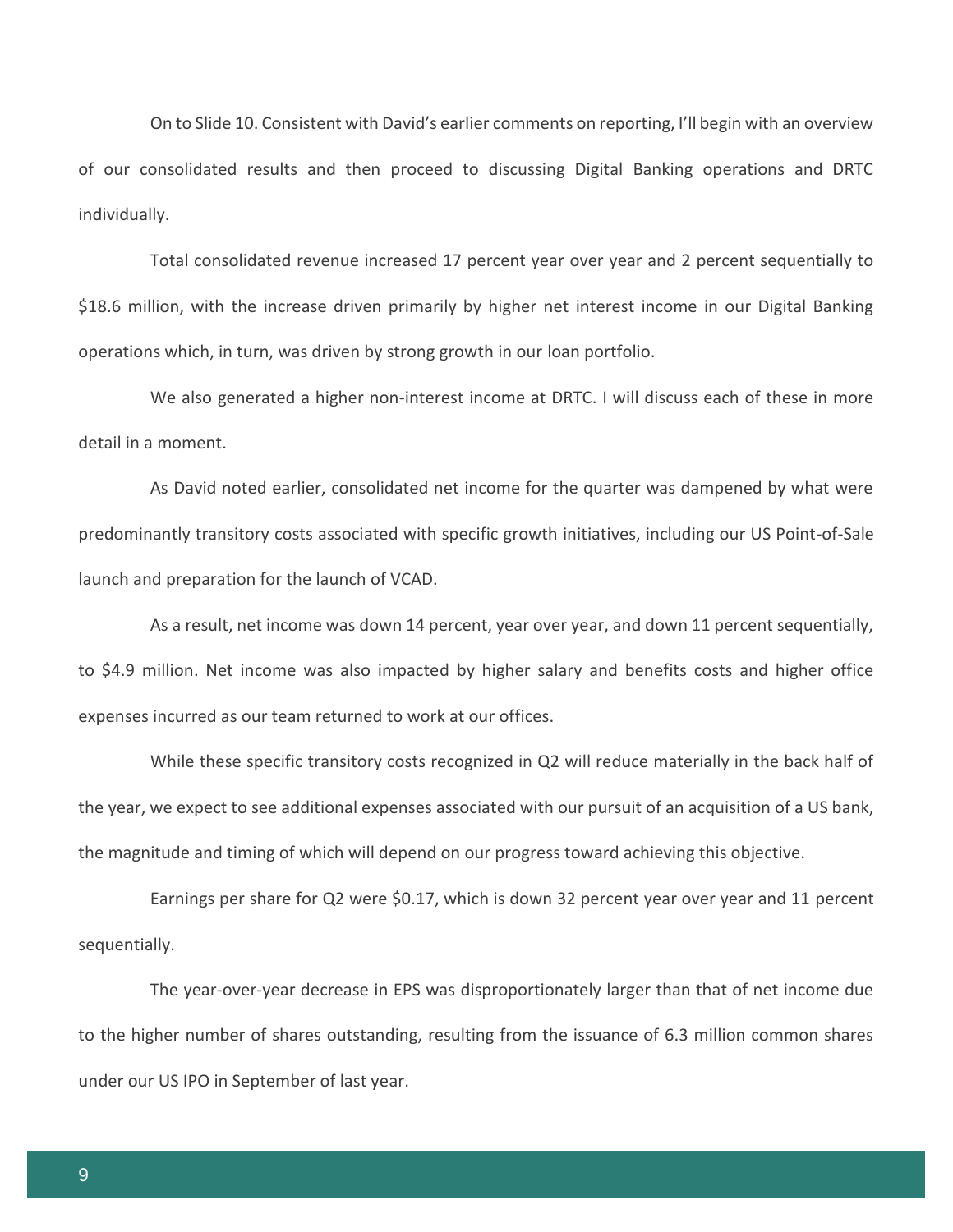Strong growth in our loan portfolio was driven predominantly by growth in our Point-of-Sale portfolio and, to a lesser extent, growth in our Commercial Real Estate portfolio.

Point-of-Sale loans grew 51 percent, year over year, and 12 percent sequentially, to \$1.6 billion. The increase continues to be driven mainly by strong demand for home finance, auto, and home improvement receivable financing.

As David noted earlier, Point-of-Sale continues to expand as a proportion of the overall portfolio, now representing 66 percent of our total loan portfolio, up from 65 percent in Q1 of 2022.

Our Commercial Real Estate portfolio increased 10 percent year over year and 8 percent sequentially to \$796 million. This increase is primarily the result of growth in residential mortgage financing.

Turning to the income statement for Digital Banking. Net interest margin which, as David mentioned earlier, we are now presenting as a function of only interest-bearing loans, which is excluding the impact of cash and other assets for Q2, was up 3.11 percent, compared to 3.22 percent last quarter and 3.55 percent for the same period a year ago.

These declines are primarily the result of our strategy to grow our Point-of-Sale portfolio, which generates lower average net interest margins than the Commercial Real Estate portfolio.

We were also more aggressive with Point-of-Sale pricing in Q2 this year, in order to take advantage of certain growth opportunities that presented themselves.

Net interest income in our Digital Banking operations for the second quarter was \$17.2 million, up from \$15.1 million in Q2 last year, and up 2 percent from \$16.9 million for the same period a year ago.

The increases were both primarily a function of higher interest income earned on higher lending assets, offset partially by lower fees earned on the Bank's CRE mortgage portfolio and higher interest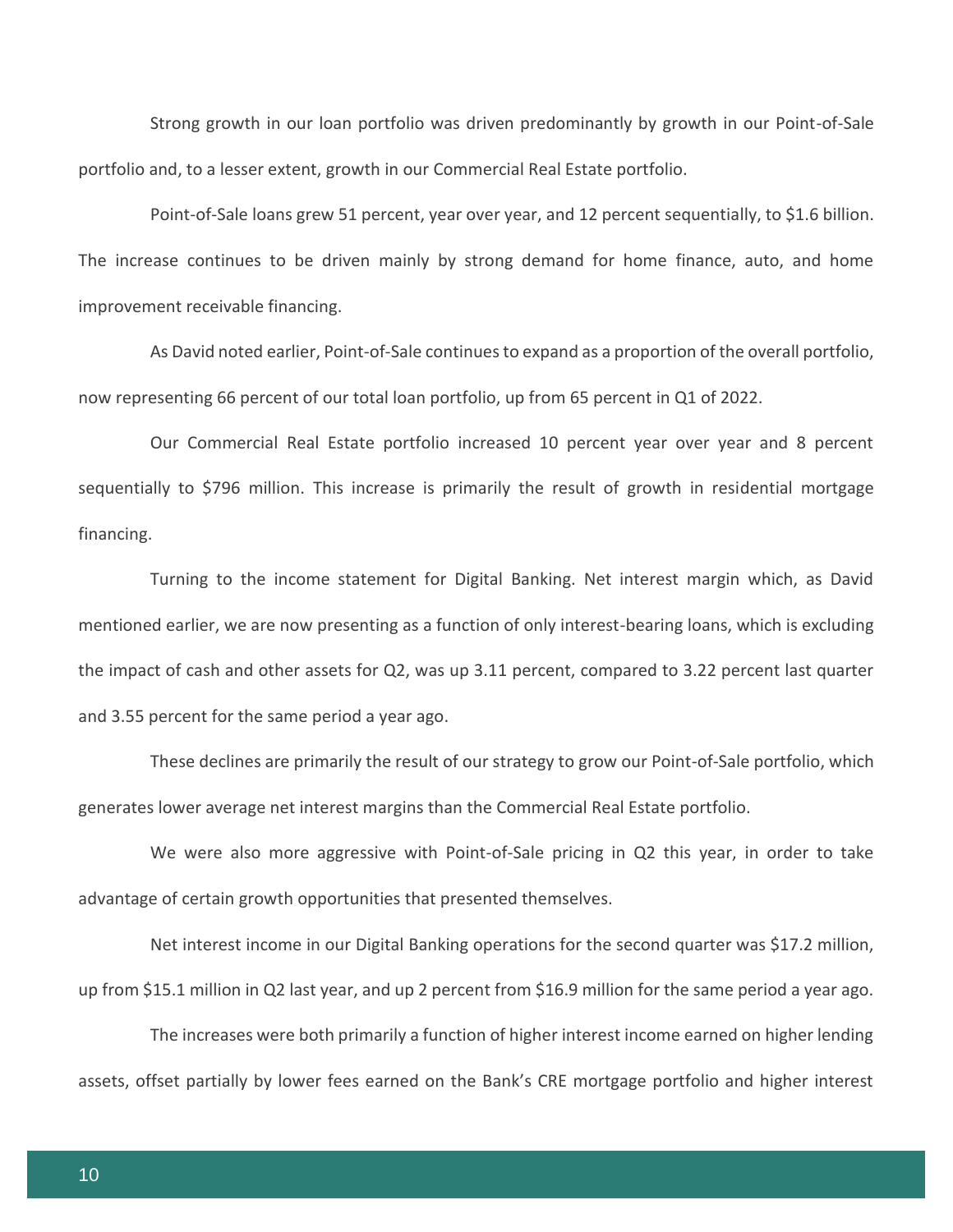expense on deposits. The year-over-year trend also reflects higher interest expense in the current quarter, attributable to subordinated notes which were issued at the end of April of last year.

Non-interest expenses for the quarter were \$11.8 million, compared to \$8.3 million for Q2 last year and \$10.6 million for Q1 of this year. Both increases were due primarily to higher costs related to the launch of the Point-of-Sale business in the US and preparation for the commercial launch of VCAD.

We also incurred higher salary and benefits expense attributable to higher staffing levels to support expanded business activity across the Bank, higher costs associated with employee retention, and higher office and facility-related costs attributable to our return-to-work strategy. The year-over-year increase also reflects higher insurance premiums attributable to our listing on Nasdaq in September of 2021.

Turning to cost of funds. Cost of funds for Q2 is 1.38 percent, which is up 10 basis points year over year and 9 basis points sequentially, with the increase due to higher deposit balances and change in our deposit portfolio mix.

Credit quality of our loan portfolio remains very strong. We once again finished the second quarter with no impaired loans and no loans in arrears, which continues to be the case today.

For Q2, we recognized a provision for credit losses, or PCL, in the amount of \$78,000, compared to a provision for credit losses in the amount of \$312,000 for the same period a year ago, and a provision for credit losses in the amount of \$2,000 in Q1 of this year.

Our PCL ratio or, specifically, PCL as a percentage of average loans, was 0.01 percent for the current quarter, compared with a 12-month average of negative 0.01 percent, and which continues to be amongst the lowest of the publicly traded Canadian federally licensed banks.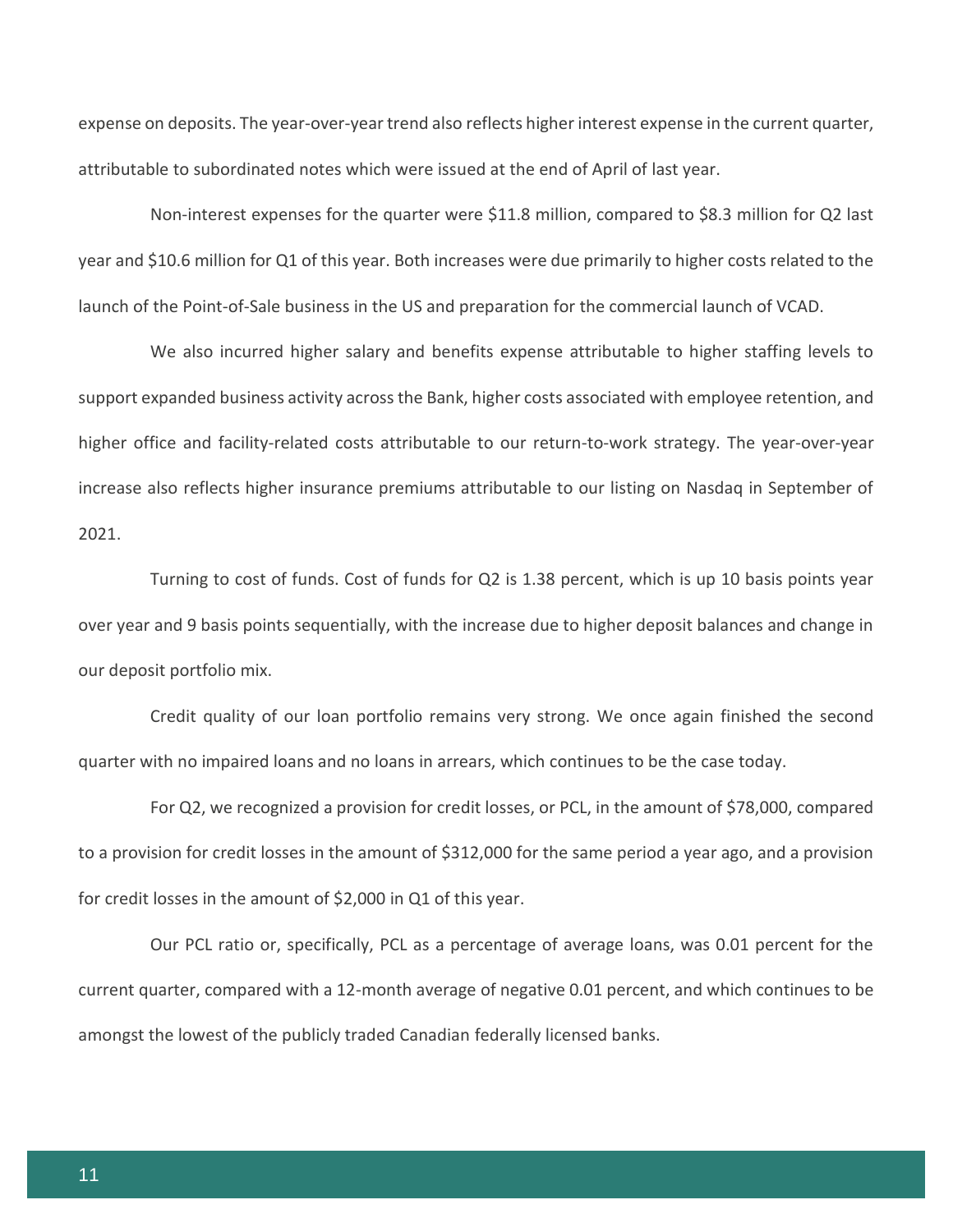Turning to DRTC's income statement. Our Cybersecurity Services and Banking and Financial Technology Development operations, DRTC revenue and gross profit, which are generated entirely by Digital Boundary Group's Cybersecurity Services, increased 41 percent and 57 percent, year over year, and 3 percent and 1 percent sequentially, to \$2.4 million and \$1.4 million respectively.

DRTC as a whole, however, generated a net loss of \$0.5 million in the current quarter, which is impacted by the costs associated with the technology development initiatives that are not yet revenuegenerating. This compares to a net loss of \$0.2 million in the second quarter of 2021 and net income in the amount of \$0.1 million in the first quarter of 2022.

The loss in the current quarter was attributable to higher costs related to investment in specific growth initiatives, including the preparation for commercial launch of the Canadian-dollar version of the Bank's Digital Deposit Receipts, as well as higher salary and benefits expense and higher business development costs.

Finally, before turning the call back to David, I thought it important to note that we remain very mindful of the continuing evolution of the pandemic, the current geopolitical unrest, and the volatility in both Canadian and US macroeconomic conditions. And as a result, we continue to operate at a heightened level of awareness to ensure that our origination and underwriting practices, as well as our broader risk management practices, remain highly disciplined and focused.

I'd now like to turn the call back to David for some closing remarks. David?

### **David Taylor**

Thanks, Shawn. The second quarter was once again demonstrative of the accelerated growth of our Digital Banking loan portfolio, led by our Point-of-Sale Financing business, which demand for types of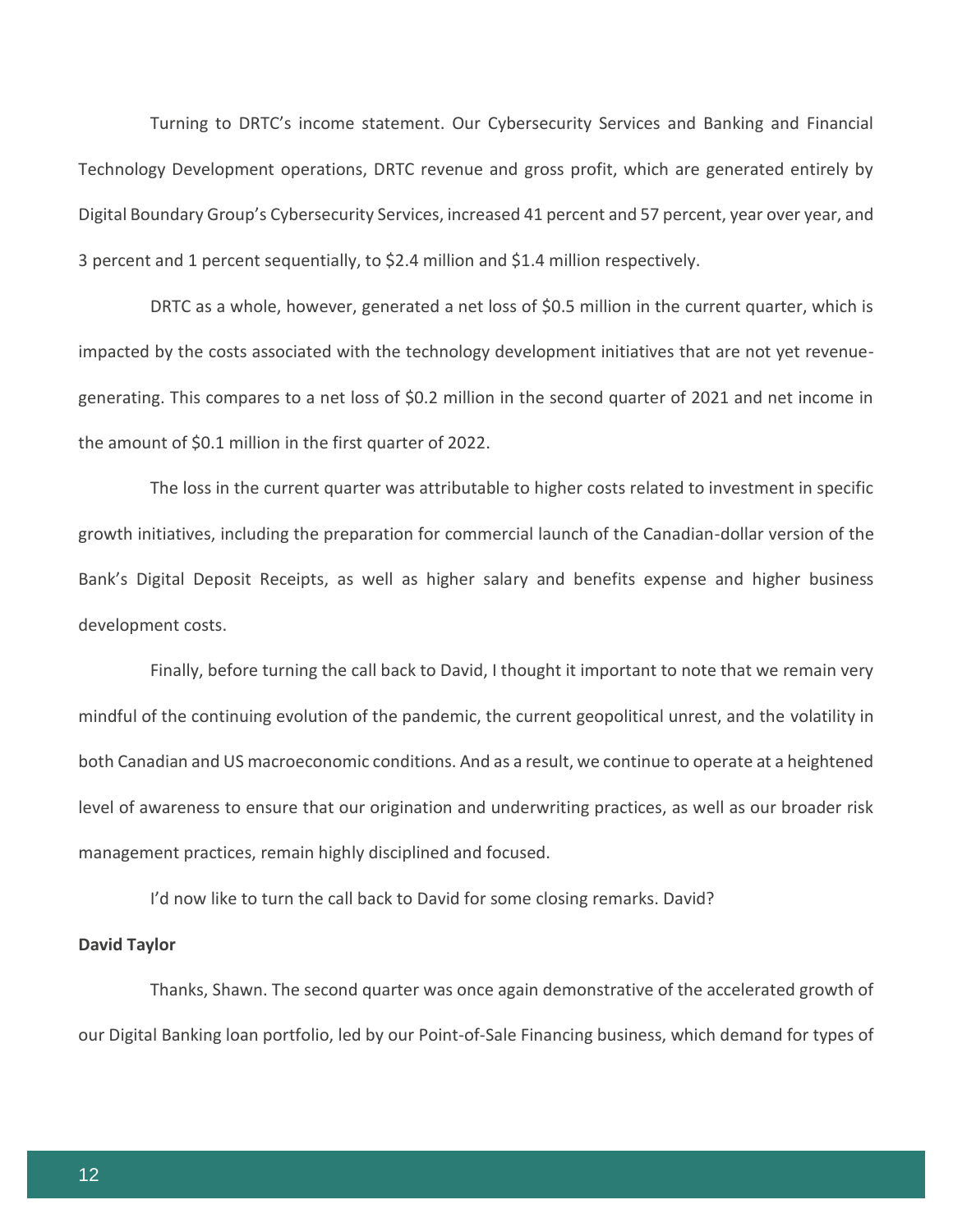goods and services are financed using our solution remain very strong in Canada, and we expect continued momentum throughout the remainder of the year.

We also expect to see continued near-term growth in our commercial mortgage portfolio, specifically related to financing for residential housing properties, as the macro conditions remain favourable. That said, we expect the growth to be somewhat moderated from our view earlier this year.

With anticipated continued strong portfolio growth in Canada, we expect the investments we've made in Q2 to begin to yield results in the second half of the year. Notably, we expect to begin to see the contribution of the rollout of our Point-of-Sale Financing offered in the United States, which we believe has even more potential for near-term contribution than on our previous call at the end of February.

When we were first analyzing the potential for our offering in the United States, we viewed it as an attractive third option for consumer financing firms, alongside their existing bank and public market finance. With public capital much harder to come by, we believe there will be even more demand for our Point-of-Sale offering.

On the deposit side of Digital Banking, we anticipate continued growth in deposit funding over the remainder of the year, driven primarily by insolvency professionals offerings, as the volume of consumer bankruptcies and proposal restructuring proceedings is forecasted to increase significantly due to continued tightening of monetary policy by the Bank of Canada. In fact, some experts have predicted that we may move from a period of record low bankruptcies to a period of very high bankruptcies. We are already seeing a significant increase.

In our Cybersecurity Services business, we have a solid momentum, more than 40 percent yearover-year growth in revenue, as I mentioned earlier, and we expect this will continue in 2022.

All of this points to a solid back half for 2022 and outsized growth potential for 2023 and beyond.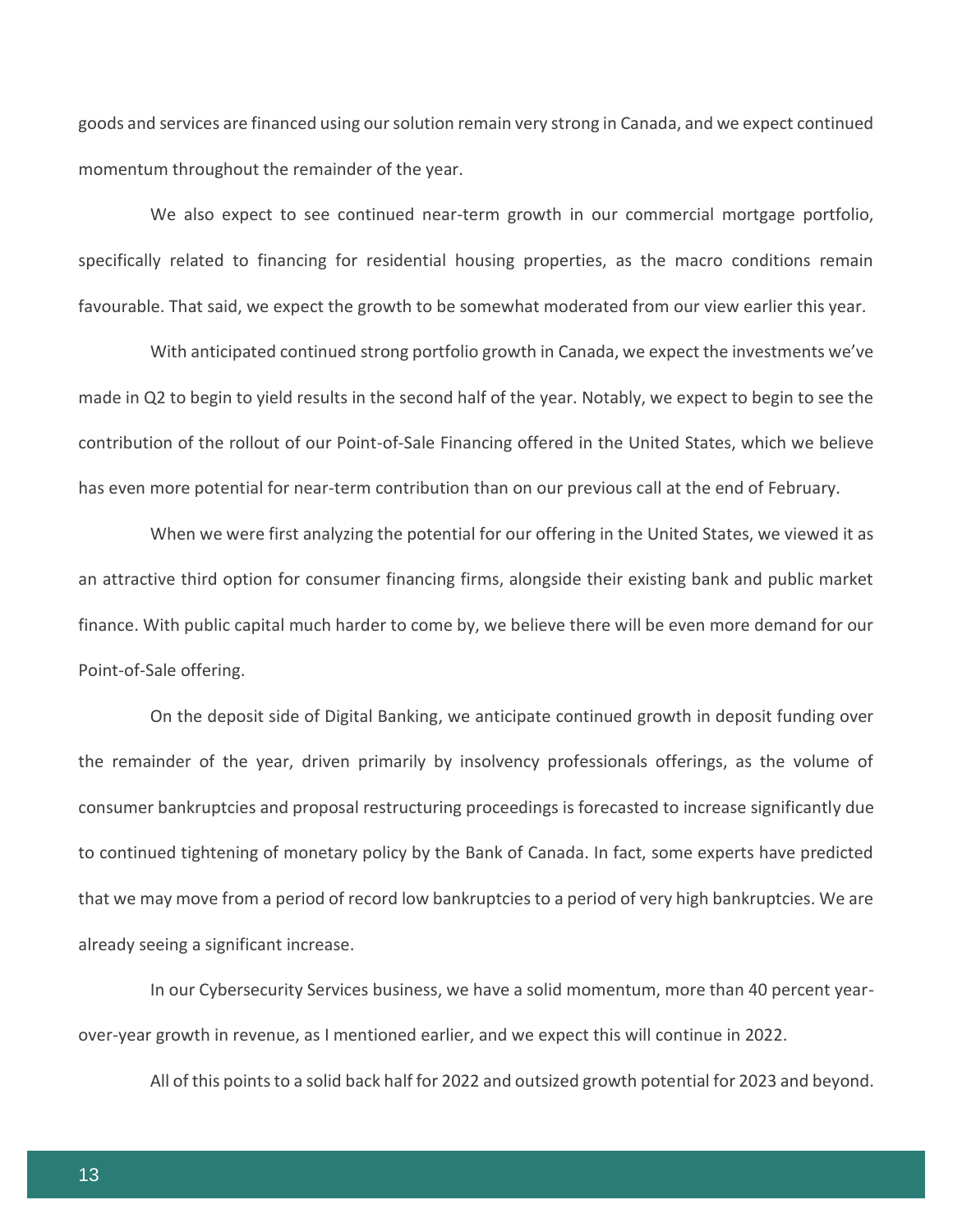And with that, I'd like to open the call to questions. Michelle?

# **Q&A**

### **Operator**

Thank you, sir. Ladies and gentlemen, we will now begin the question-and-answer session. If you would like to ask a question, please press the \*, followed by the number 1 on your telephone keypad. If you would like to withdraw your question, please press the \*, followed by the number 2.

One moment, please, for your first question.

Your first question comes from Greg MacDonald of LodeRock Research. Please go ahead.

### **Greg MacDonald** — LodeRock Research

Thank you. Good morning, David. Good morning, guys.

# **David Taylor**

Good morning.

# **Shawn Clarke**

Good morning, Greg.

### **Greg MacDonald**

Guys, I have two questions. The first is kind of a macro one. We just came through earnings season for the big six banks as well. Big banks' CEOs, who are normally conservative, seem to be a little more optimistic on the economic outlook than the market is. I wonder, David, if you could speak to that overall as an issue? I.e., are you seeing things differently than what some of the economists are?

And then, secondly, in context of, of course, your main area of growth focus, in terms of pointof-sale and multiunit residential real estate loans?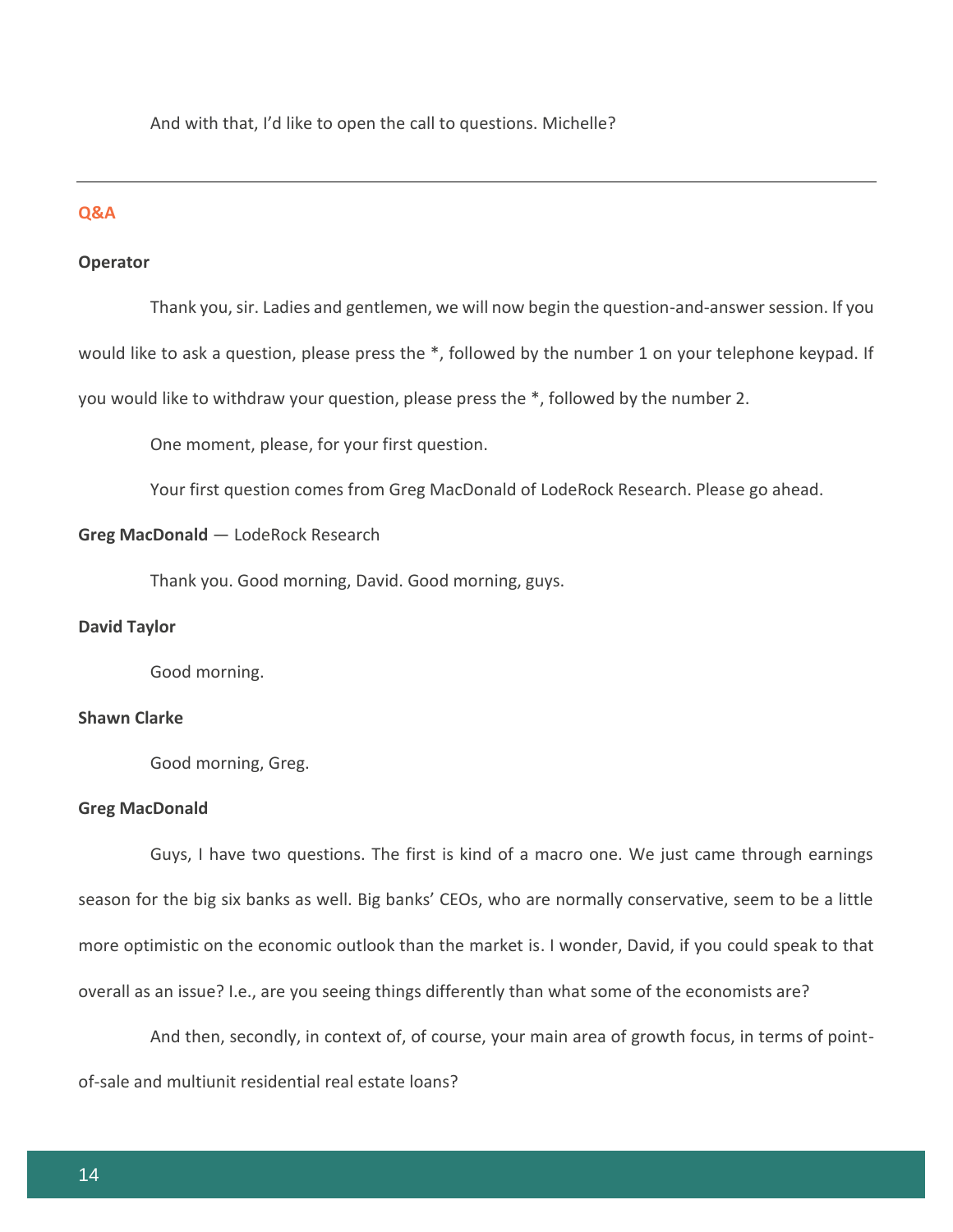### **David Taylor**

Well, thanks, Greg. Well, in our sort of limited scope offering, we are still seeing a lot of growth, obviously, this year and probably leading into 2023, in the Point-of-Sale Financing area as big-ticket consumer items seem to be still in high demand.

However, as we lead into 2023, I would expect these tightening measures the Bank of Canada's in fact, I'd probably say another 50 basis points—will start to take their toll. And I would expect to see a dampening of demand for these big-ticket items. Having lived through quite a number of recessions—I hate to say that, the R word—you don't tend to see people buying hot tubs or motorcycles when a recession hits, and that's what we finance in our Point-of-Sale business.

So even though we're growing at 50 odd percent now, and I don't see any end to that this year but, leading into 2023, depending on what the economy does, I would say that would be dampening. Yeah.

With respect to our real estate construction, there's still a very high demand for residential units on the periphery of the major centres. And considering we're just a small player in that area, I would think that our portfolio will sort of maintain the size it is, with a little bit of growth.

### **Greg MacDonald**

Yeah. And there are longer cycles involved in that area as well. Okay. Thanks for that colour.

The second question, specifically on Point-of-Sale, really good growth sequentially, up 12 percent, to your point. And you talked a little bit about the trends in terms of consumer spending. Can you talk specifically to the decision to be more aggressive in pricing in the Q2? I think you defined it in the press release as going after certain high-growth opportunities. Thanks.

### **David Taylor**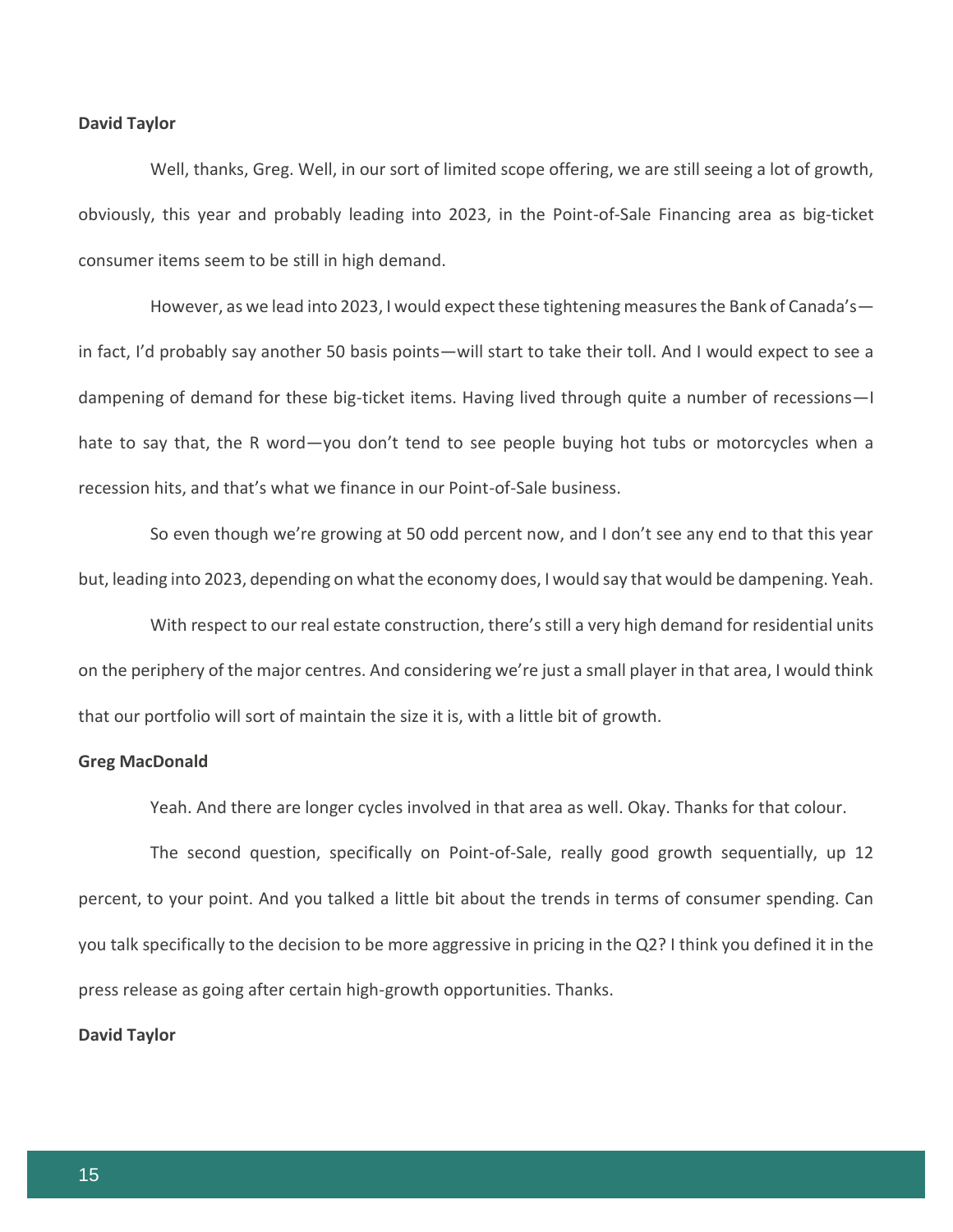Yes. And so, primarily, our growth in this area is in the home improvement, home financing area, as it was a few quarters ago. Sort of an aftermath of the pandemic, people are likely spending more time at home, looking around and thinking about home improvements, and that's what's carrying through. So that's the component of our Point-of-Sale that we see the largest growth. Now with going forward, I think that'll just probably start to dissipate too. And leading into 2023, as I said earlier, I would expect that will slow down somewhat.

The pricing concessions that we've given to some of our major partners are primarily in that area. And what we're doing now is we're expanding our market share in Canada. I think we're very close to being the largest point-of-sale financing company in Canada. So it was a little bit of pricing concession, but it results in a lot of volume. And we expect we'll have a lot more volume going forward due to that pricing concession.

# **Greg MacDonald**

I see. So that was a strategic decision made based on funding partner relationships and things like that. Is that the way I should read it?

### **David Taylor**

Absolutely. Yeah. Absolutely. It was—with sort of a slight reduction in pricing, it gave rise to a significant increase in volume. And as you know, we have a lot of capacity in our balance sheet capacity, to almost double our size with the capital we have for those types of assets. And we like them. It's what we're designed for. It's highly scalable, very low risk. So that's the Canadian market.

And then we've got the US market, of course, where we've got the beachhead transaction. We're looking at another one fairly soon. And the thesis that we've walked into the States with, that we thought this would be a popular new product, it's holding very well. In fact, pricing is better in the States than in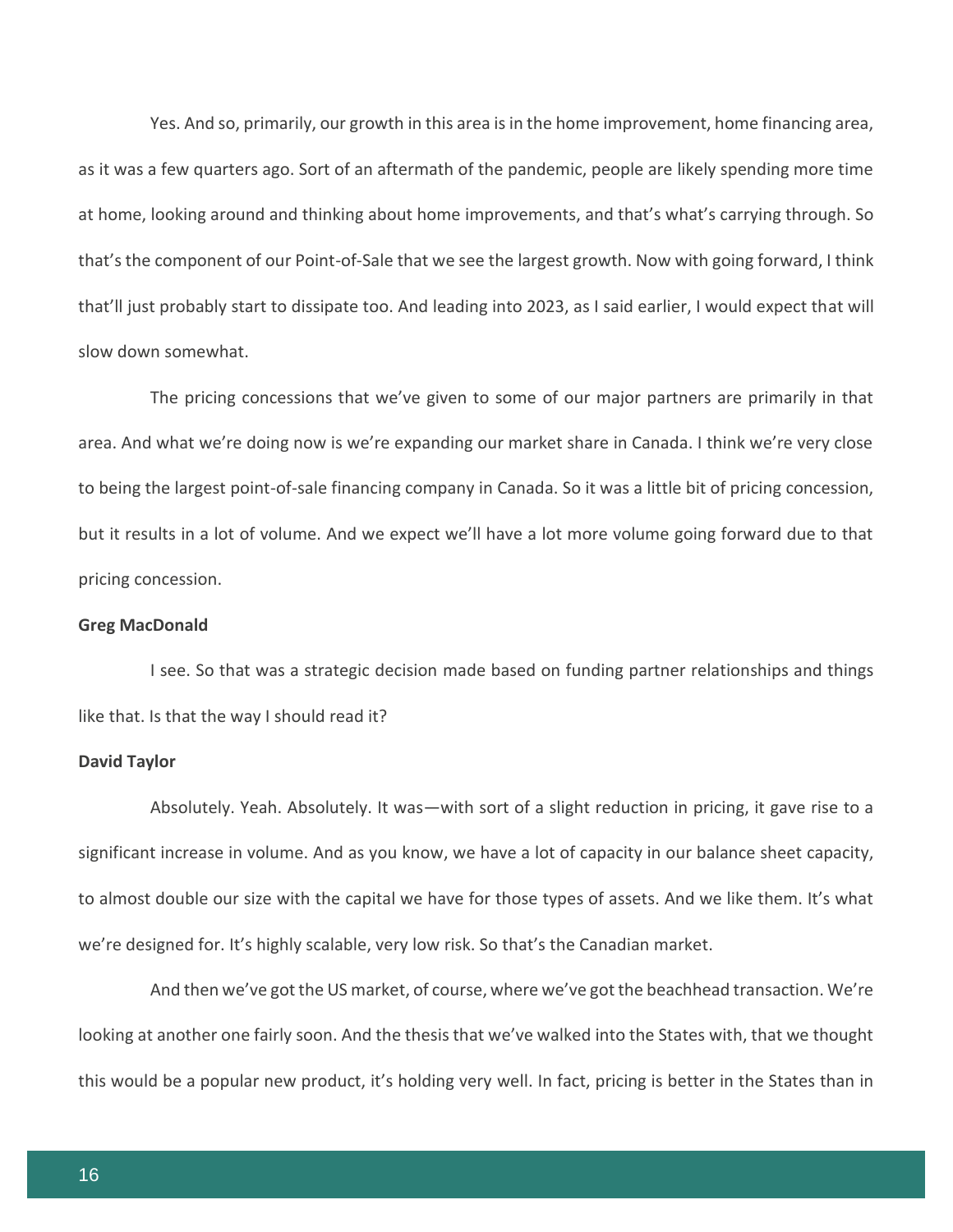Canada, partially as a result of the meltdown in the capital markets area, where a lot of point-of-sale companies were getting cheap money, and partially because of the convenience of being able to hitch directly up to our bank and get timely, economical, reliable financing.

### **Greg MacDonald**

Okay. Thanks, David. That's good colour.

### **David Taylor**

Thank you, Greg.

### **Operator**

Your next question comes from William Wallace of Raymond James. Please go ahead.

### **William Wallace** — Raymond James

Hi. Thanks for taking my question. I had a few questions I wanted to ask this morning, if I could and maybe, just straight away, following up on the previous line of questioning.

I'm guessing, since you only have one partner, you probably aren't willing to quantify where you are with US Point-of-Sale as of the end of the fiscal quarter. But what I am wondering is, if we kind of just think about this conceptually, if you are going to try to enter US more aggressively, you're also pricing more aggressively in Canada, can the US pricing offset the negative impacts of the Canada pricing? Or are we more likely to see, as rates rise and your trustee deposits come off of their floor—it seems like we could be setting up for margin compression, rather than stability or even expansion, in the near term.

So can you just kind of help us—I mean, we see the growth potential. I'm just trying to kind of get a sense of the bottom-line impact, once we start to see this transition into the US versus what you're doing in Canada with pricing.

### **David Taylor**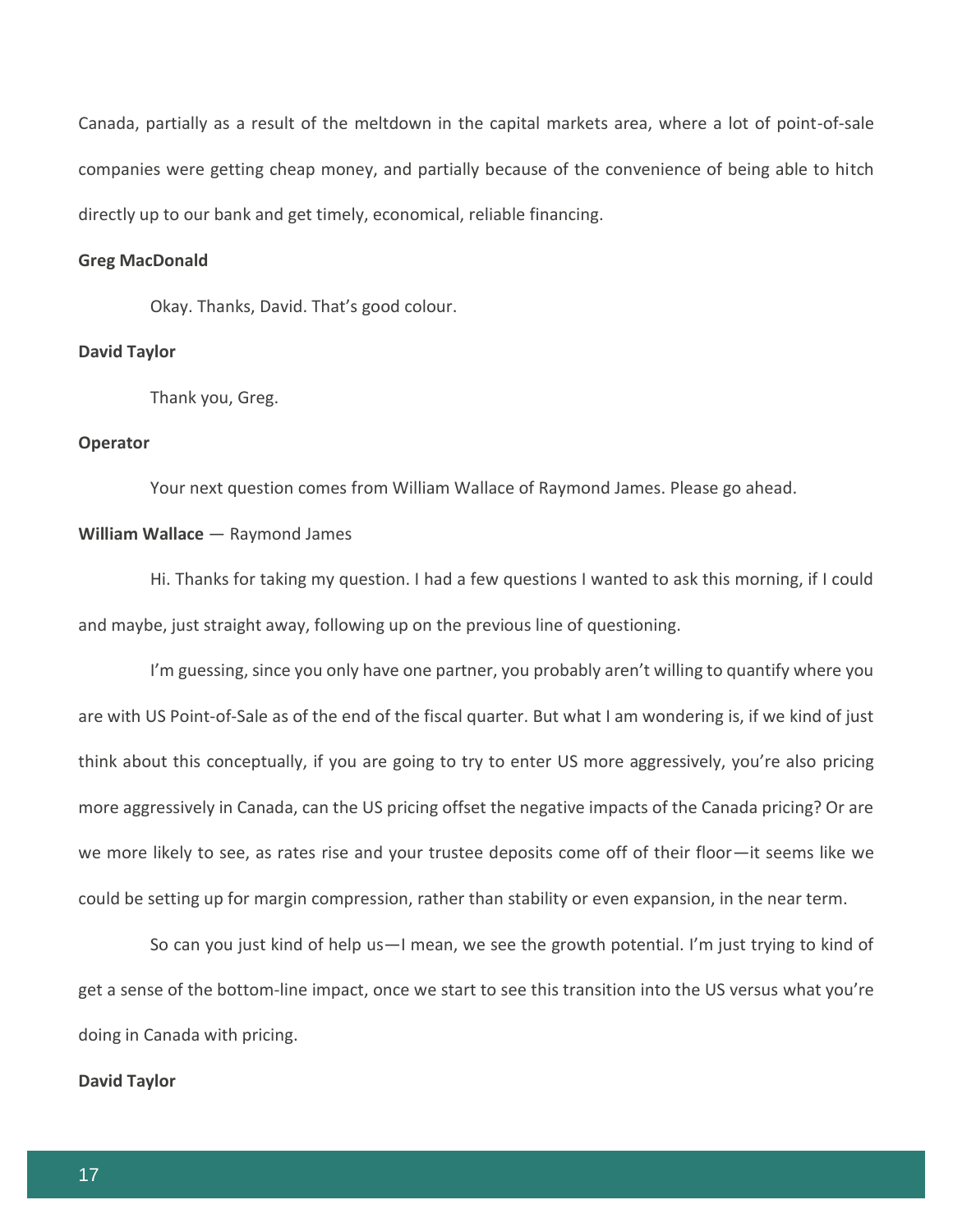Well, that's a good question, Wally. There's, of course, competing forces at play on our net interest margin. One is the sort of bonus that we get, in that as the Bank in Canada increases its overnight rate, we're positioned to gain a little bit of more net interest margin. I think our statement showed approximately \$5 million additional net interest income in a 12-month period with a 100-basis point increase. And we've seen it—I think, as of today, we'll probably see the 100-basis point increase. So that tends to widen our net interest margin somewhat.

The US market, as you said, is wider than the Canadian margin. And we've only given up a few basis points when we talk about aggressive pricing. So looking at those components, it tends to mean a wider margin. And as you know, we've started reporting as US banks do. So I'm thinking around a 3 percent, 3 percent-plus margin is in the works, although the other forces at play could move it around temporarily, quarter by quarter.

With respect to the trustee deposits, even though they're coming off their floor, I think, on average now, we're paying about 30 basis points. I expect the volume of trustee deposits will increase dramatically, in that we're coming off a 35-year low in bankruptcies, and we've still been building deposits, as we've been signing up the last few insolvency firms in Canada. But we could very well be going into a 35-year high for insolvencies, and that would mean a lot more deposits coming out of that area.

As I say, today, they're only 30, 40 basis points in total, so it really is still a very economical way for us to raise sticky deposits. And the volumes could double in the upcoming year, and it wouldn't be hard to see, with the market penetration we now have in that industry.

And as I say, we're already seeing the signs of the increased interest rates on the marginal borrowers in this country. You're starting to see credit card debt attract higher provisions. You're starting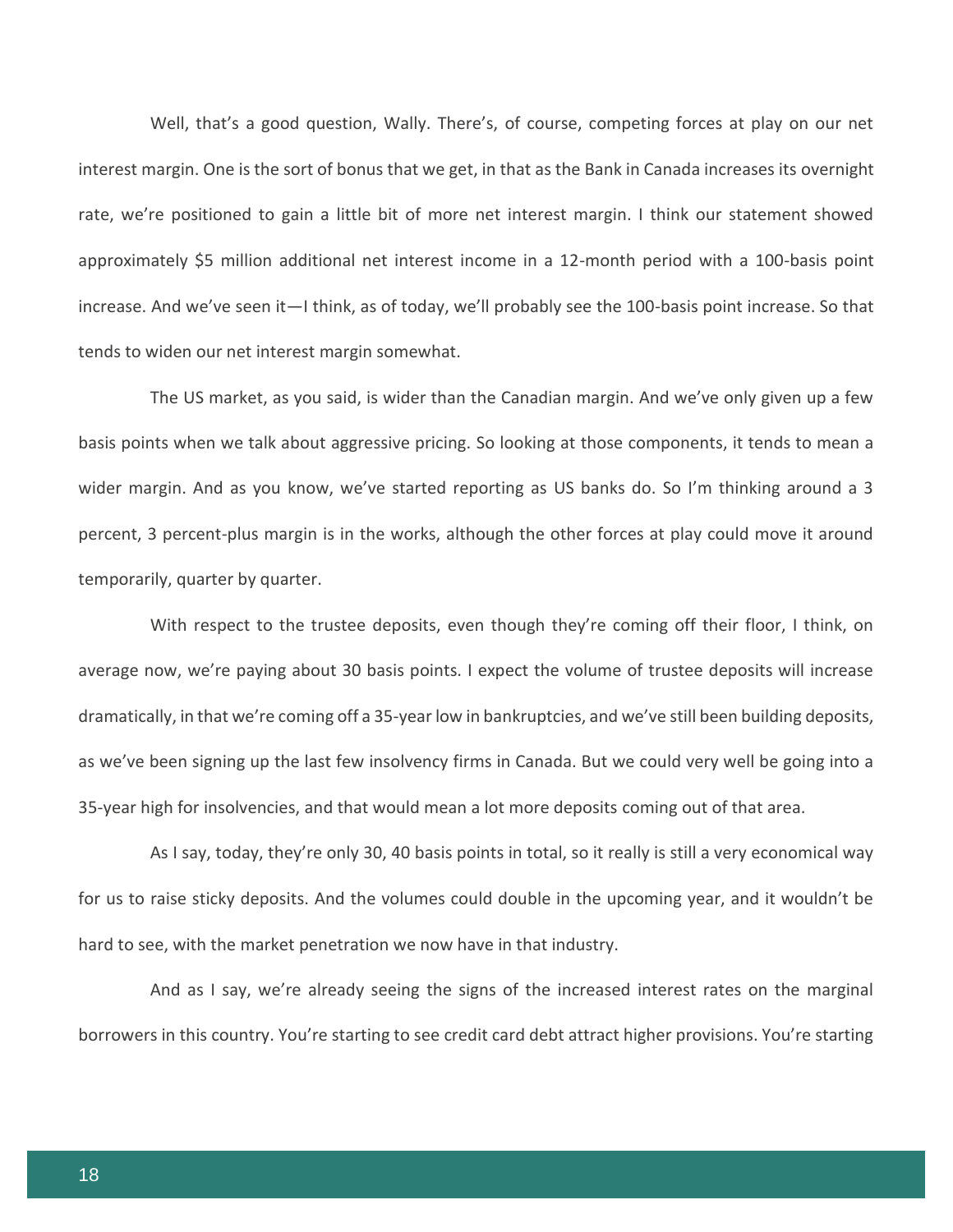to see subprime attracting higher provisions. It's already coming in. So on one side, I'm not a happy guy for Canada's economy. But on the other side, it means a lot of deposits from the trustees.

# **William Wallace**

And those deposits, how are they priced—new deposits that come out?

# **David Taylor**

They're priced over prime, so they're floating rate, and there's various pricing, kind of, which we're dealing with, depending on what's involved. But on average, I would say prime minus 3, prime minus 2.75, somewhere around there, all in, so an economical source of deposits.

# **William Wallace**

So the way you can get benefit to margin is, if you're already to 50, acceleration in growth in those deposits is able to offset the need to fund out of your wholesale channel. It's pricing, and even though it floats with a beta of 1, you get a higher spread on those versus the wholesale?

# **David Taylor**

Yeah. Absolutely. Yeah. That—

# **William Wallace**

Okay. And—

# **David Taylor**

—we expect the trustee to average around \$1 billion, and it's only \$600 million, \$700 million right now.

# **Shawn Clarke**

\$600 million and change.

### **David Taylor**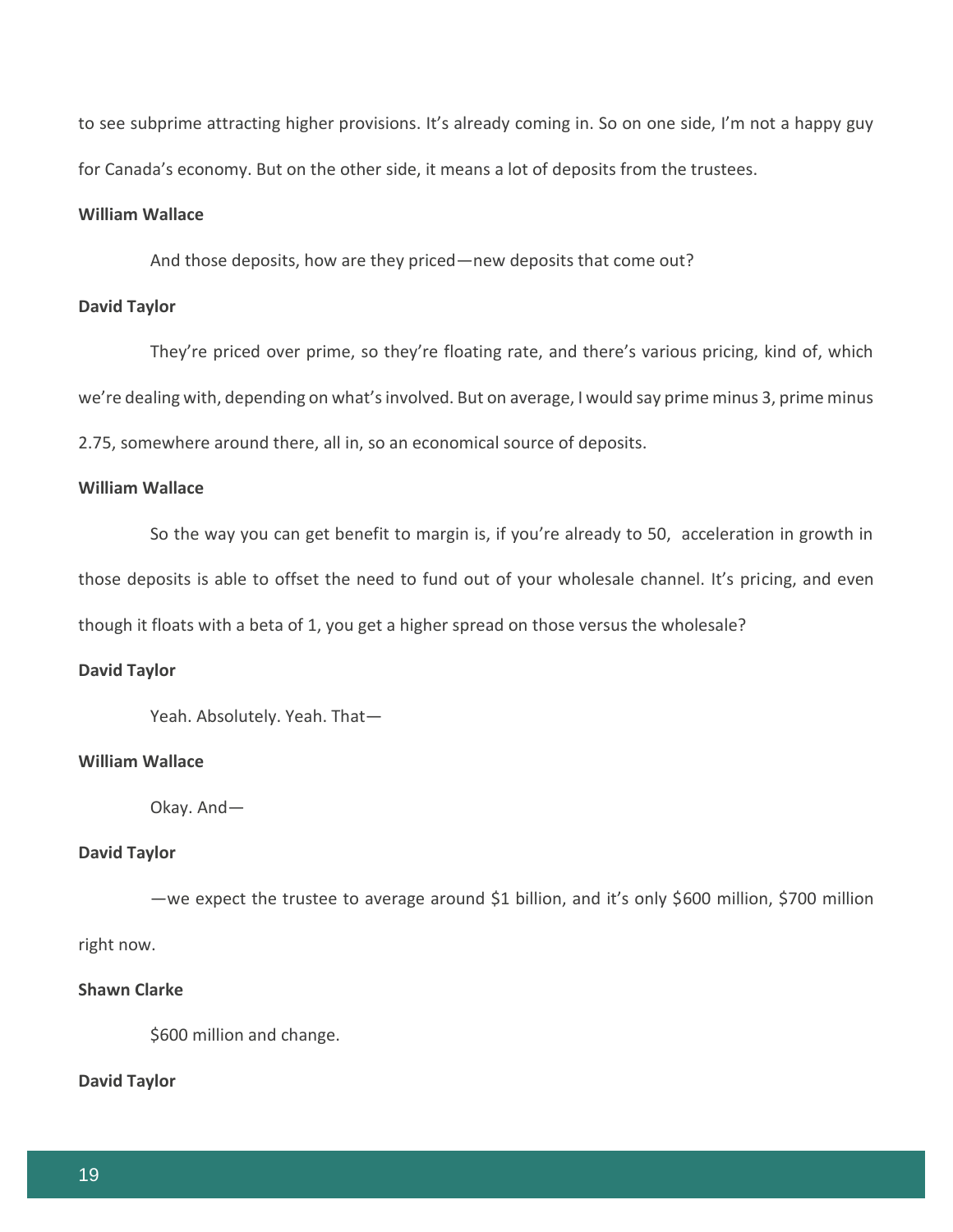So yeah. This is a historic low for those types of deposits in Canada, and there's a bit of a lag effect, of course, when you come off a 35-year low. It takes six, seven months before you start to see the insolvency deposits, so.

### **William Wallace**

Okay. Now in the US entry, you mentioned, I believe you said you feel like you have one potential new partner. To aggressively grow in the US, how many new partners do you need? And what does the pipeline look like? It seems like it's taking a while to sign on partners. We thought, maybe, after the first one, you'd kind of have the model and the agreements—the master purchase agreement would be good for all the interstate commerce rules, et cetera.

Can you talk a little bit about your expectation of how that partner base might grow in the US? And why it seems to be a longer pipeline than maybe we had anticipated, as far as getting these deals signed up?

# **David Taylor**

Well, mainly, the slowdown was just the haggling over the legal documentation. As you know, in Canada, we have what we call a master purchase and sale agreement. It's kind of the central document. And that did take awhile to get sorted out to comply with the US law. And we did sign the first deal, and I think we got about \$35 million, right now, on that deal.

The next one is right behind it. The documentation now holds, so the next one will be signed up very soon and then be funded shortly afterwards. So it's coming along. And these are just sort of beachhead transactions for us to get used to the US law and get out lawyers to tidy up the documentation.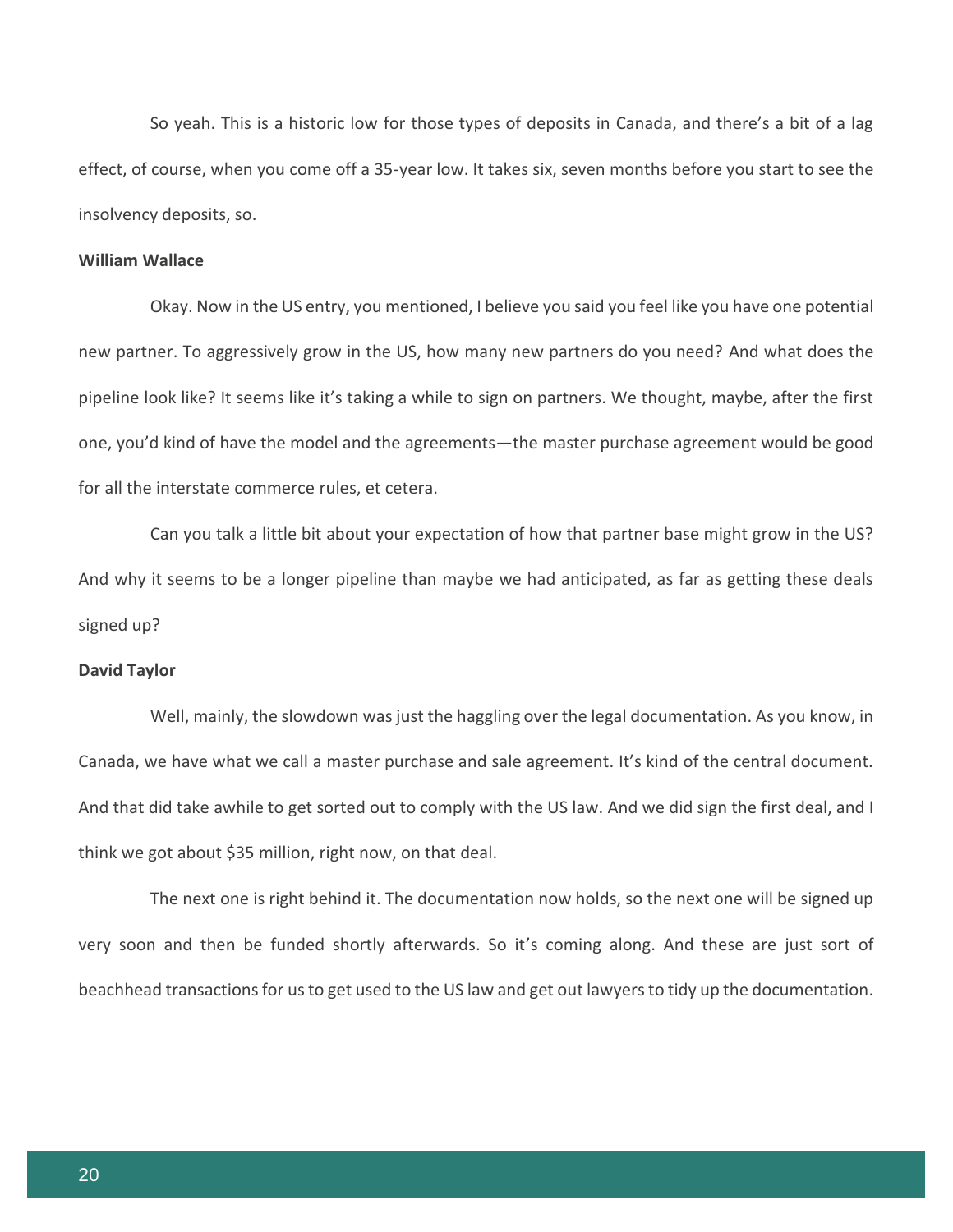I think, with the lack of funding coming out of the capital markets—this is what we experienced in Canada, too, when we initiated this program many years ago—it means there's a huge demand for alternate source of funding and for point-of-sale companies.

So now we've got the paperwork taken care of, we've got a couple of example transactions, I can see opening up the floodgates and, I expect, will be a huge spend for us. Kind of the constraint will be human resources and putting it together and a funding source in the United States, of course. And I think everybody knows that we're planning to acquire a US bank to enable the funding in US dollars for these types of transactions, so.

So again, the beachhead's done, established. And then, thankfully—again, I sound like a grim reaper here—capital markets are not providing the economical funding, or the very cheap funding, or the unbelievably cheap funding they were providing for point-of-sale companies. So that just means a tremendous opportunity for us. So I'd say you're going to see it rapidly increase towards the end of this year, as our Point-of-Sale team cranks it up in the States.

## **William Wallace**

Okay. You mentioned the resource commitment as a potential drag to quickly being able to sign on partners. Let's move on to the—

### **David Taylor**

Yep.

# **William Wallace**

—expense line. So you highlighted in the prepared remarks, both you and Shawn, that you had all these transitory expenses related to VCAD and US Point-of-Sale entry, but it hasn't been quantified yet,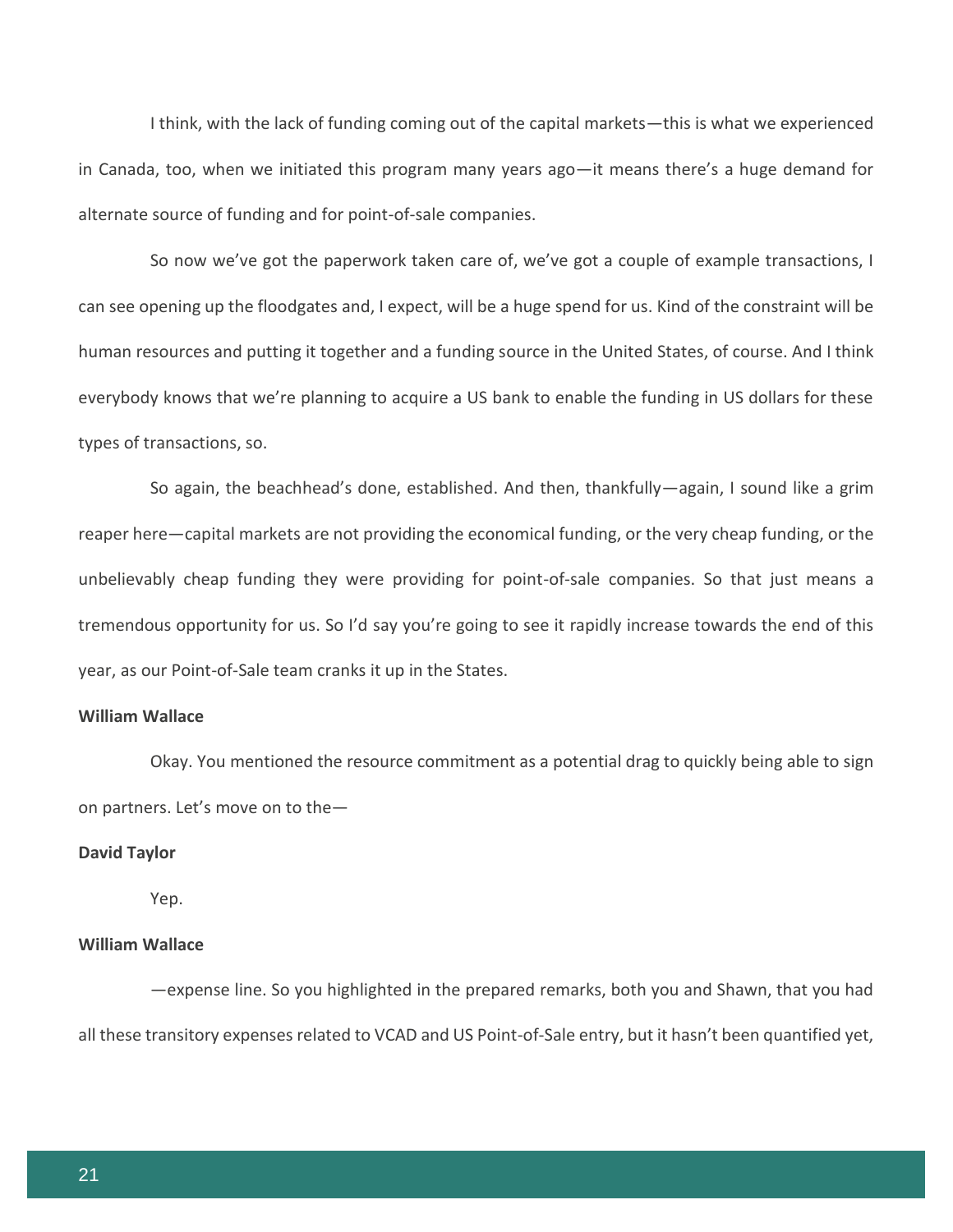so. There was also the comment about some expectation of elevated expenses around the pursuit of a US bank charter. So help us peel back the onion.

Like what is the basic spend—so let's take out any elevated expense that should be one-time for M&A and take out stuff that's one-time for VCAD and Point-of-Sale entry. What is the run rate expense? And how should we expect that to grow, moving forward?

### **David Taylor**

Shawn, you've got some numbers on that, I think.

# **Shawn Clarke**

Sure. So, Wally, if you look at—about 25 percent of our costs quarter over quarter—or the increase quarter over quarter—can be attributable to some of the new initiatives that David and I discussed over the course of the call, that we expect those costs—as we mentioned, are expected to ramp down but, concurrently, we expect expenses associated with our pursuit of a US acquisition to ramp up.

We expect those costs, you'll see incremental increases, quarter over quarter, through the third quarter, the fourth quarter. And we expect, if we're successful in completing an acquisition or closing the acquisition by the end of our fiscal period, we would expect to see those costs drop off mid to late Q1 of 2023.

# **William Wallace**

Right. But drop off to what? To 25 percent of the increase in the second quarter? So we take out \$250,000, roughly, to get to a run rate of about \$11.5 million?

### **Shawn Clarke**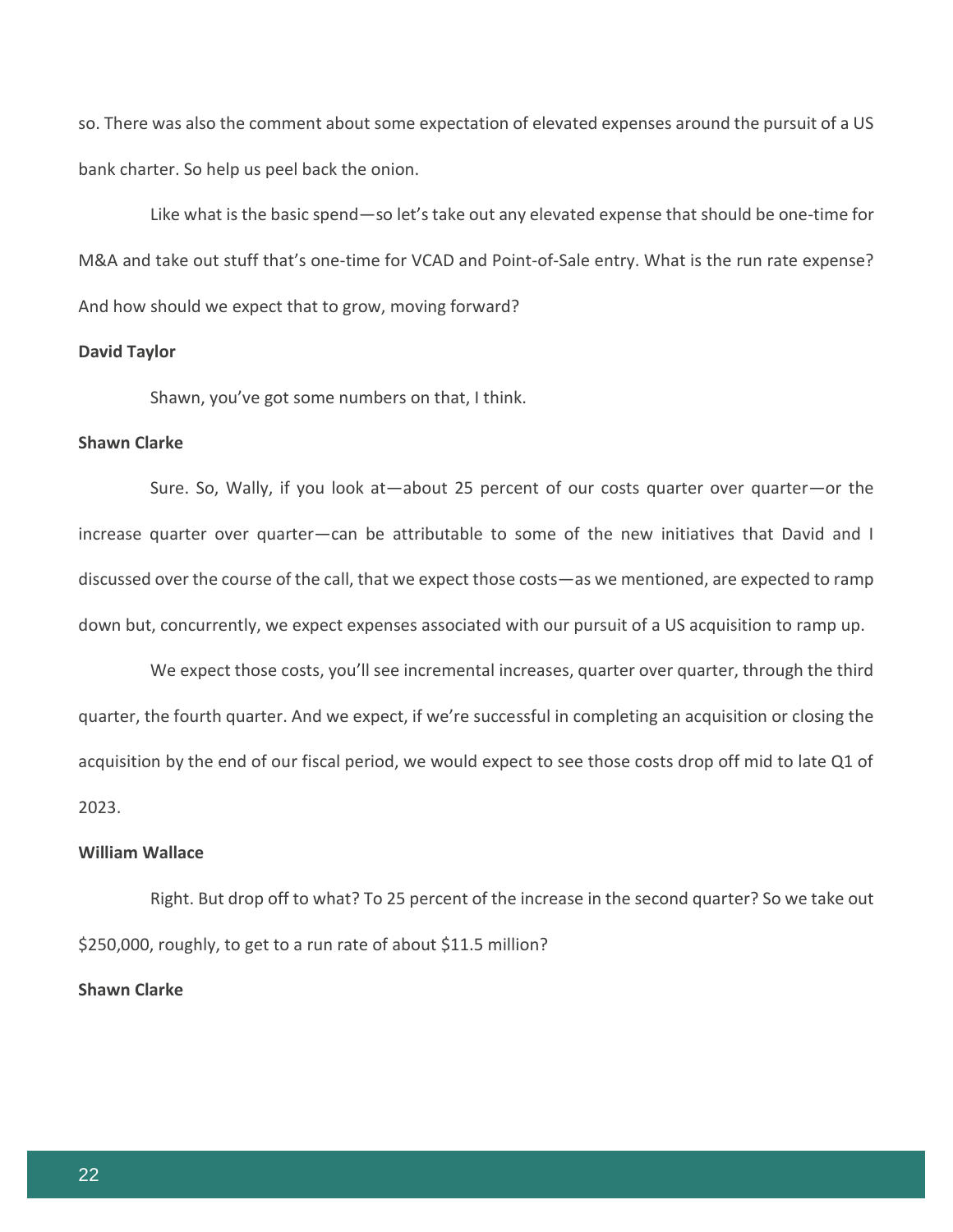That'd be a decent level, Wally. The issue will be, though, as David mentioned, what we're still working on in terms of our projections is what will the additional staffing requirements be, as a function of our—of a potential US acquisition and, of course, supporting the US POS initiative.

So I think, in terms of a run rate of 25 percent of where we are right now, quarter over quarter, would be a very, very conservative view in terms of where our NIEs will be over the course of 2023. And again, you'll see it ramp up over the course of 2022, ramp back down.

But I think where we're still trying to come to grips with is in terms of what the resource requirements will be to support the existing POS business, the growth of that business, and the integration of that business with a potential US bank acquisition.

# **William Wallace**

Okay. Okay. Okay. So if I take—I just want to make sure I'm 100 percent understanding. The expenses went from \$10.6 million to \$11.8 million; 25 percent of that increase is what you would consider transitory, so 75 percent of that increase is staffing, et cetera, that's here to stay. And from there, once we get past whatever costs there are around pursuing a US bank charter, you're trying to figure out how much growth from there will be required to support growth in the US?

### **David Taylor**

That's correct.

# **William Wallace**

And then, obviously, if you buy a charter, that will come with more expense. Sure. I understand that. I'm just trying to get to the base kind of run rate to think about from a modelling perspective. So the pressures are pretty meaningful. Last quarter, you suggested that the first quarter run rate was probably a decent run rate. So where's all the creep coming from? Is it US Point-of-Sale? Are you expanding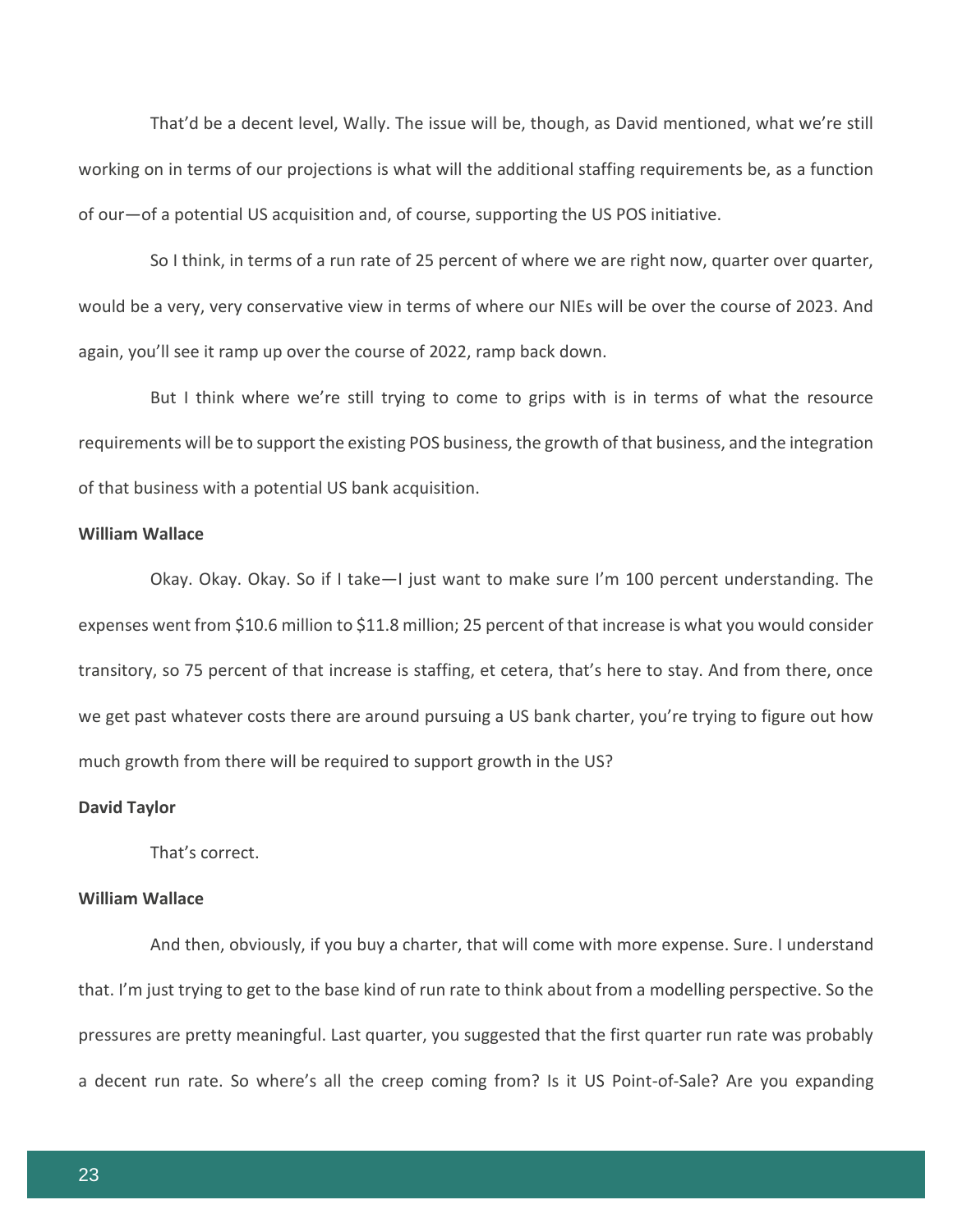resources in Canada? You have to pay people more to keep people? Just kind of help quantify why there's so much creep.

# **Shawn Clarke**

It's all of the above, Wally. So a big thing for us is we're seeing it across the finance service industry—is retention of people. It's very difficult, and hiring new folks, in terms of incremental wage increases to bring new staff on board. We are struggling to acquire new staff as it is and seeing, in our view, notable increases in base wages, in terms of bringing those folks on board, signing bonuses, et cetera, and retention amounts for folks that are already with us, key—well, all of our—all our staff in general, to maintain, make sure those staff remain with us, key to our success in the future.

So salaries and benefits certainly are a big driver of that cost base, so the creep is, quite frankly, in investing in new and maintaining existing staff, as well as trying to—the costs associated with researching, sourcing, and working to identify and potentially acquire a US charter has been a little more expensive than anticipated, but we think the benefits on the other side will be disproportional.

### **William Wallace**

Okay. Okay. And I've kind of hijacked this call. I'm sorry. I just have one last question. David, why is it taking so long to get VCAD launched officially? It just seems like every time we talk, it should be any week now—

### **David Taylor**

That's a good question.

# **William Wallace**

—and it's taking months. So any comments there—

### **David Taylor**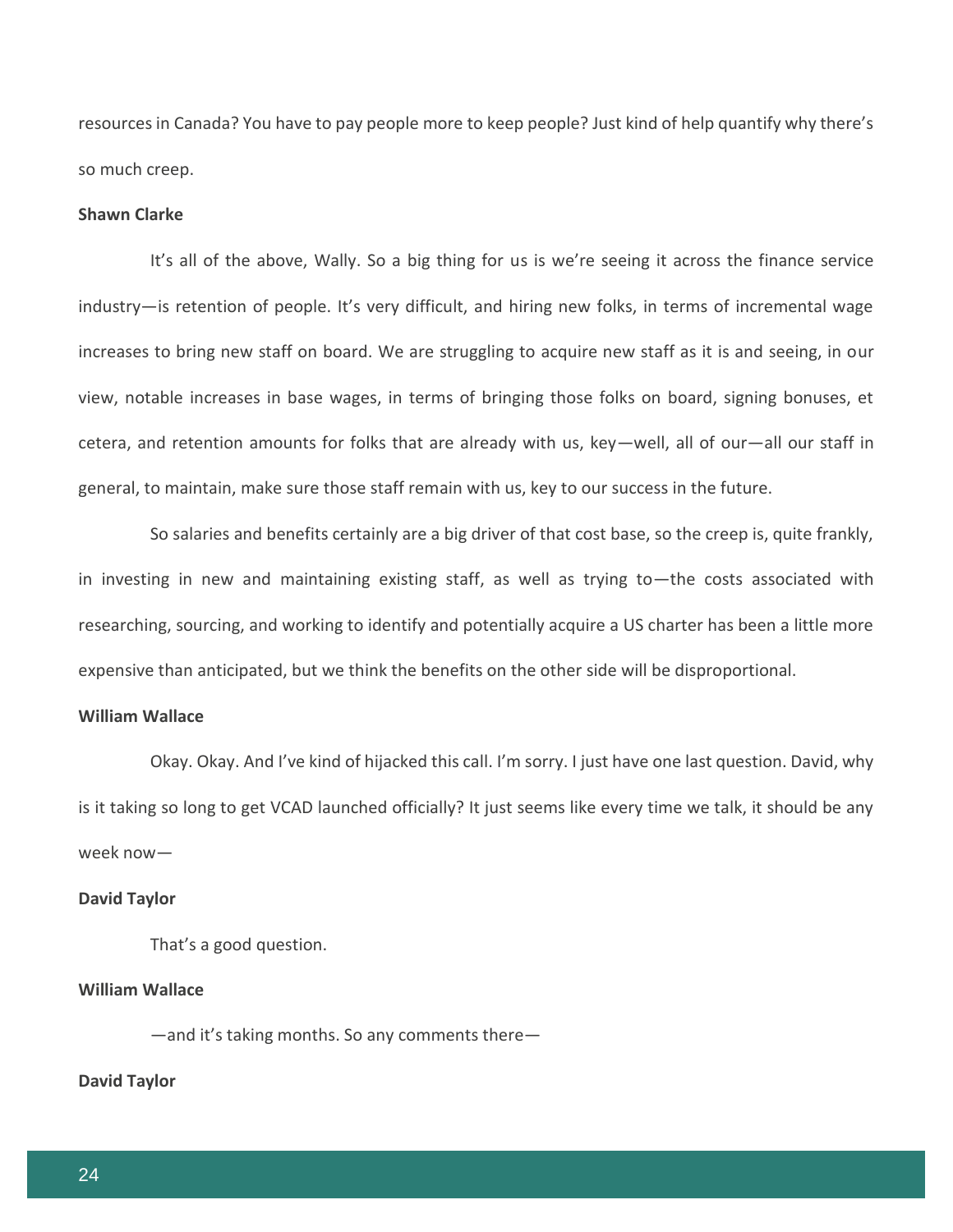Yeah. That's a good question, Wally. I had believed that it would be fairly soon, but it is taking longer.

I guess one of the factors is, with the meltdown in the stablecoin industry, it's created a fair amount of, I'm going to say, nervousness or concern amongst regulators. And even though our Digital Deposit Receipt is sort of apples-to-orange comparison to the stablecoins that have turned out not to be that stable, we're in a—we've got an atmosphere of nervousness that has slowed down the final launch of the program—and ironically, considering our Digital Deposit Receipt is positioned to be the safe harbor for folks that misguidedly thought they were putting their money in something stable. But nevertheless, there's a fair amount of nervousness out there.

# **William Wallace**

And so is that to suggest that there's a chance that the regulators just don't allow it to launch? **David Taylor**

I think that is always a chance. I certainly hope not, in that I think the Generation Zs and Millennials, and Xes, even, have shown that they really want those kind of deposit vehicle, as they've gone to nonbank issuers to get something they thought was stable. And a statistic that I saw recently was that there's a tiny bit of retention when a Baby Boomer's wealth moves on to the Zs and Xs and Millennials when Baby Boomers finally expire.

So the new generation wants this type of deposit vehicle. They want to do this kind of banking, and the mainline, old-school kind of banks really haven't reacted to that. There are some banks in the States, of course, that definitely think the same way we do, but it's left kind of a void in the marketplace for these younger people, who don't want their grandfather's banking. And we have the product, we believe, is ideally suited for them.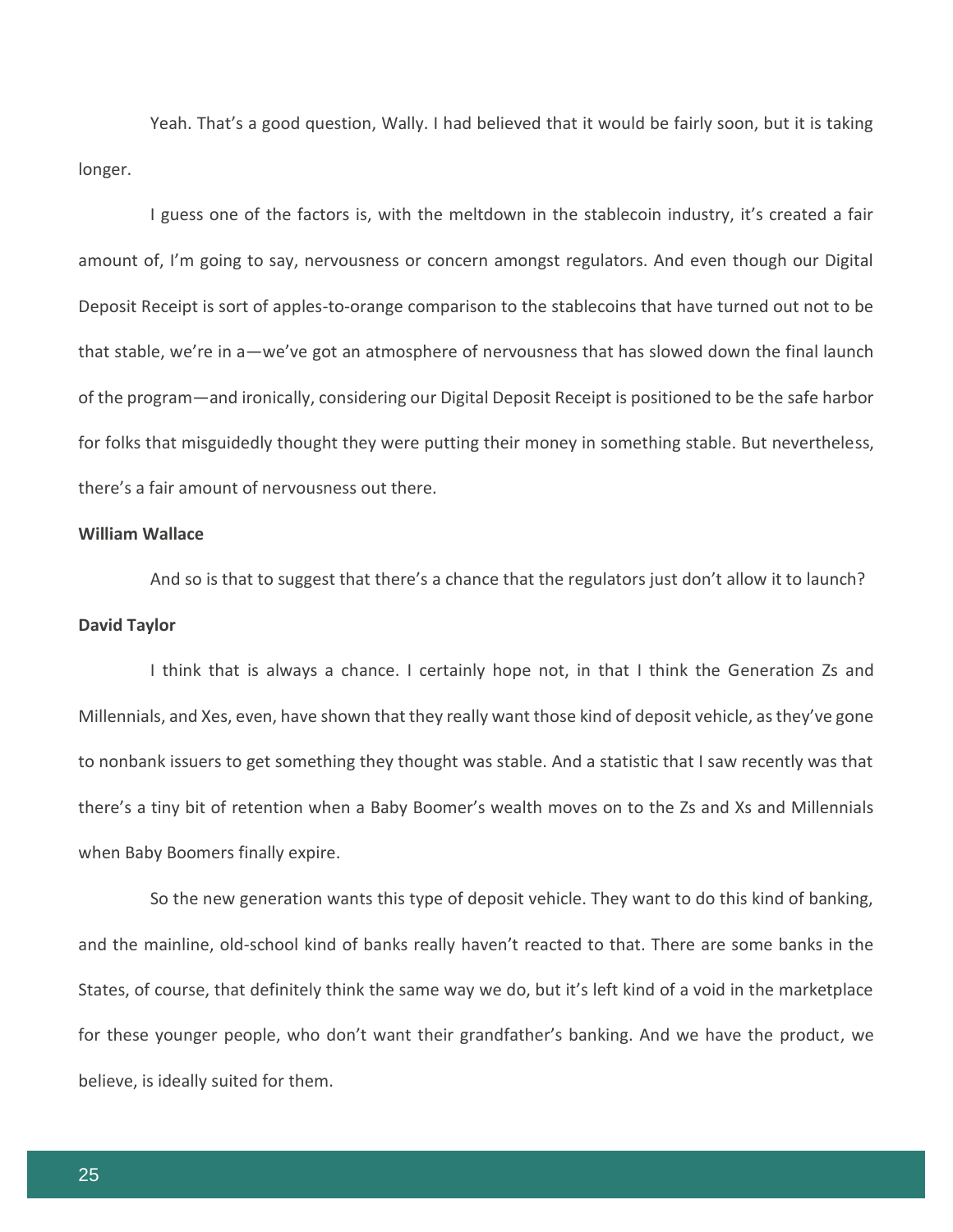And so I hope the regulators see that because, unfortunately, if you don't, the Baby Boomers

and such—or the Zs find themselves going to unregulated entities and then, in some cases, suffering.

# **William Wallace**

Okay. Well, fingers crossed, I guess. I'll step out and let somebody else ask a question. Thanks,

### Dave.

### **David Taylor**

Well, thanks, Wally. Good questions.

### **Operator**

Your next question comes from Bradley Ness of Choral Capital. Please go ahead.

# **Bradley Ness** — Choral Capital

Okay. Yes. Hello, guys.

### **David Taylor**

Hi, Brad.

## **Bradley Ness**

Just following—hello. Yeah. Following Wally's question line here. So on the VCAD, what do you think it'll take to get the regulators comfortable? You guys have a great relationship with your regulators, so you should be pretty dialled in here.

### **David Taylor**

Well, frankly, Brad, I think it just—it'll take some time in that, that nervousness that I spoke about—that's prevalent throughout the world, of course—has pervaded Canada too. But I think it's just a matter of time. We're providing our regulator with as much information as we can about the product.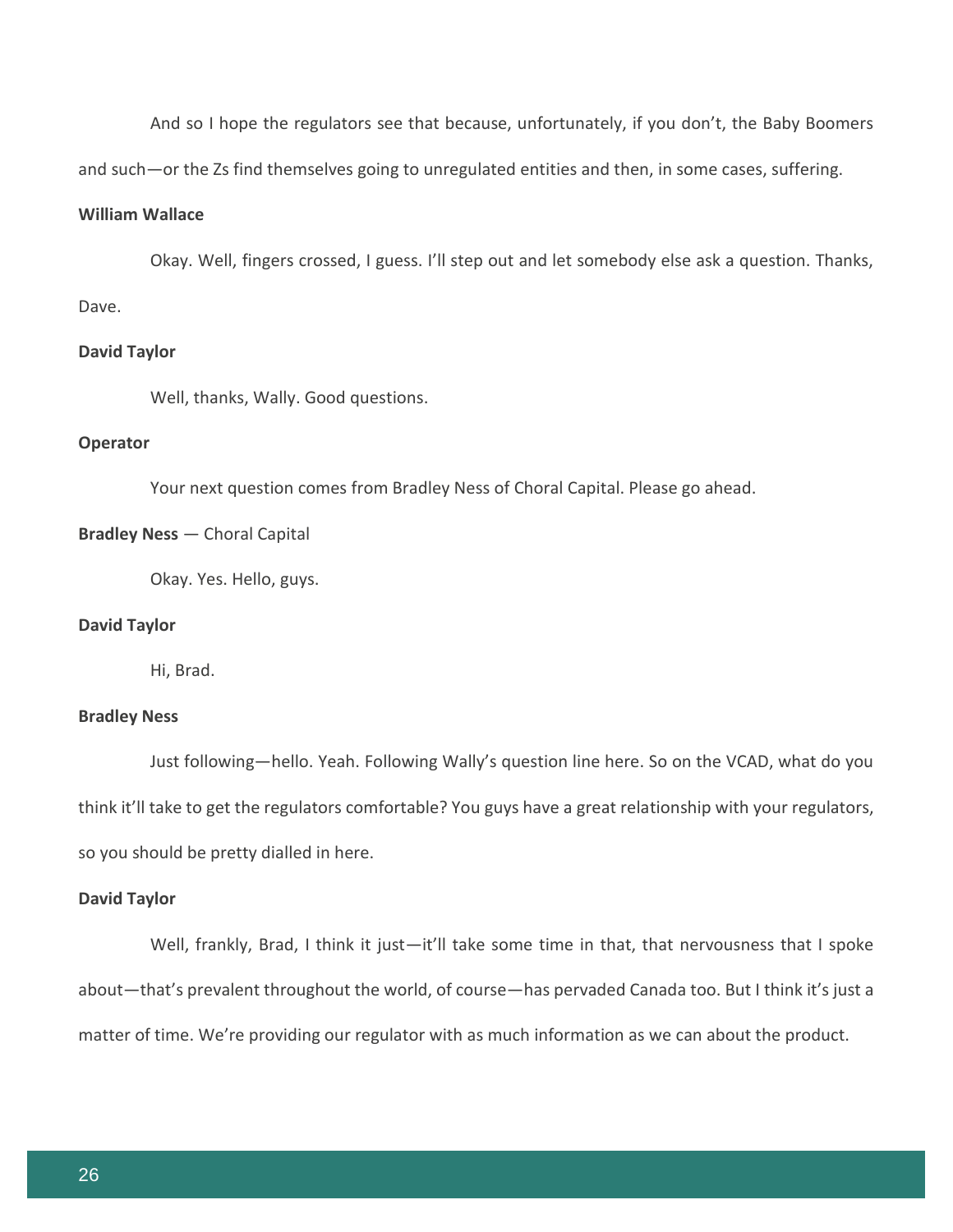As you know, we believe it is a safe, secure place for Canadians to put their hard-earned money and not have to risk it with other unregulated, supposed stablecoins or areas where they've—some of them have unfortunately lost their money. So we think it behooves our regulator and behooves ourselves as a bank to be able to provide depositors with that safety and security.

But we did enter into a period of time where there's a ton of nervousness, and it was a bit of a shock to see some of these so-called stablecoins—well, one shrunk to almost nothing—

# **Shawn Clarke**

It vaporized.

# **David Taylor**

—vaporized. So that was a shock to the entire world's regulatory community.

### **Bradley Ness**

Okay. I don't know why they were so concerned about the algorithmic stablecoins when they're not really regulating stablecoins, but—because your stablecoin's not algorithmic, so I don't know why regulators would be concerned.

But let me just jump on—

### **David Taylor**

Yeah. And I'll just—

# **Bradley Ness**

—yeah. Remind me what—

### **David Taylor**

—emphasize for a second, if you like. Yeah. Ours isn't, yeah, a stablecoin, so to speak, and it is a Digital Deposit Receipt. It can function as a stablecoin, if it becomes prevalent, popular. But it's issued by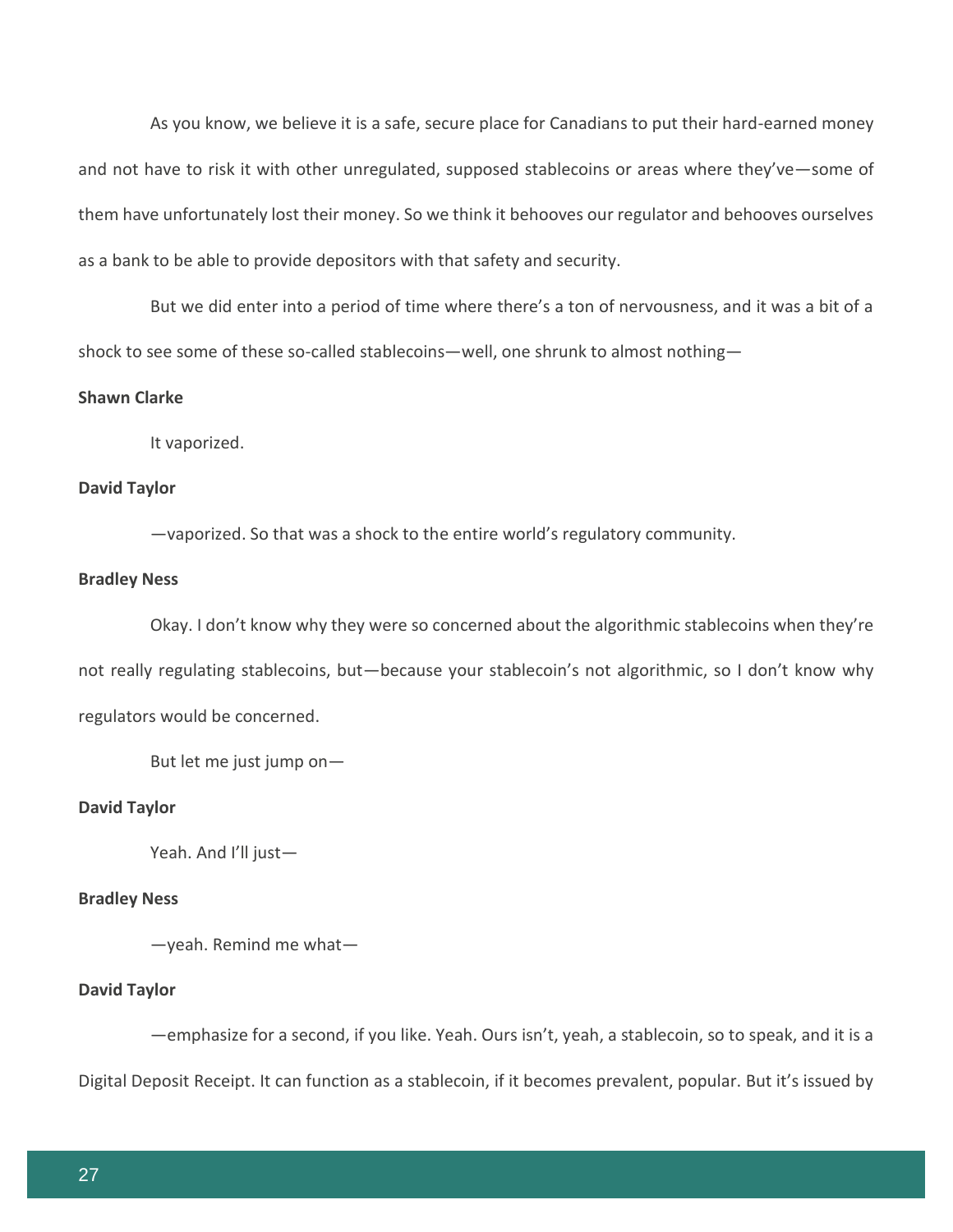a bank, and all of our deposits are digital. They've been digital since I created that method of issuing deposits in 1993 with telephone modems and sort of rudimentary systems. They're all digital. It's just these are highly encrypted Digital Deposit Receipts, and then they get that appellation.

Crypto, which is—some people say marker—is wrong. There's something wrong with that. No. It's highly encrypted, and that's what we like. And all our data's encrypted, but this is a little more instructed (phon).

Sorry to interrupt there, Brad, but for anybody else listening, that's our point of view as a bank. We're planning to issue a site that's super-secure and super-encrypted.

### **Bradley Ness**

Got you. Thank you. Remind me what I should think about, like profitability goals, let's just say in fiscal 2023. It seems like, recently—I've been involved for a year, and the more you grow, the lower your profitability gets. So just remind me what I should expect for like 2023. Or what are your goals?

# **David Taylor**

Well, a net interest margin north of 3 percent, calculated the way US banks do, I think is reasonable. It should be slightly better than that, but. I think that's a reasonable margin for us to hold onto in the Point-of-Sale business where we're expanding. And as we've seen from the past results, just in Canada, we've been growing 50 percent.

Moving into the States—and this is all dependent on our success in acquiring a US lending platform—I would say 50 percent growth would be easy for us to do, even despite—you can call that, perhaps, an impending recession, as I was saying earlier. But the market in the United States is so large, and the point-of-sale companies are—well, a lot of them are finding themselves—the well's dry when it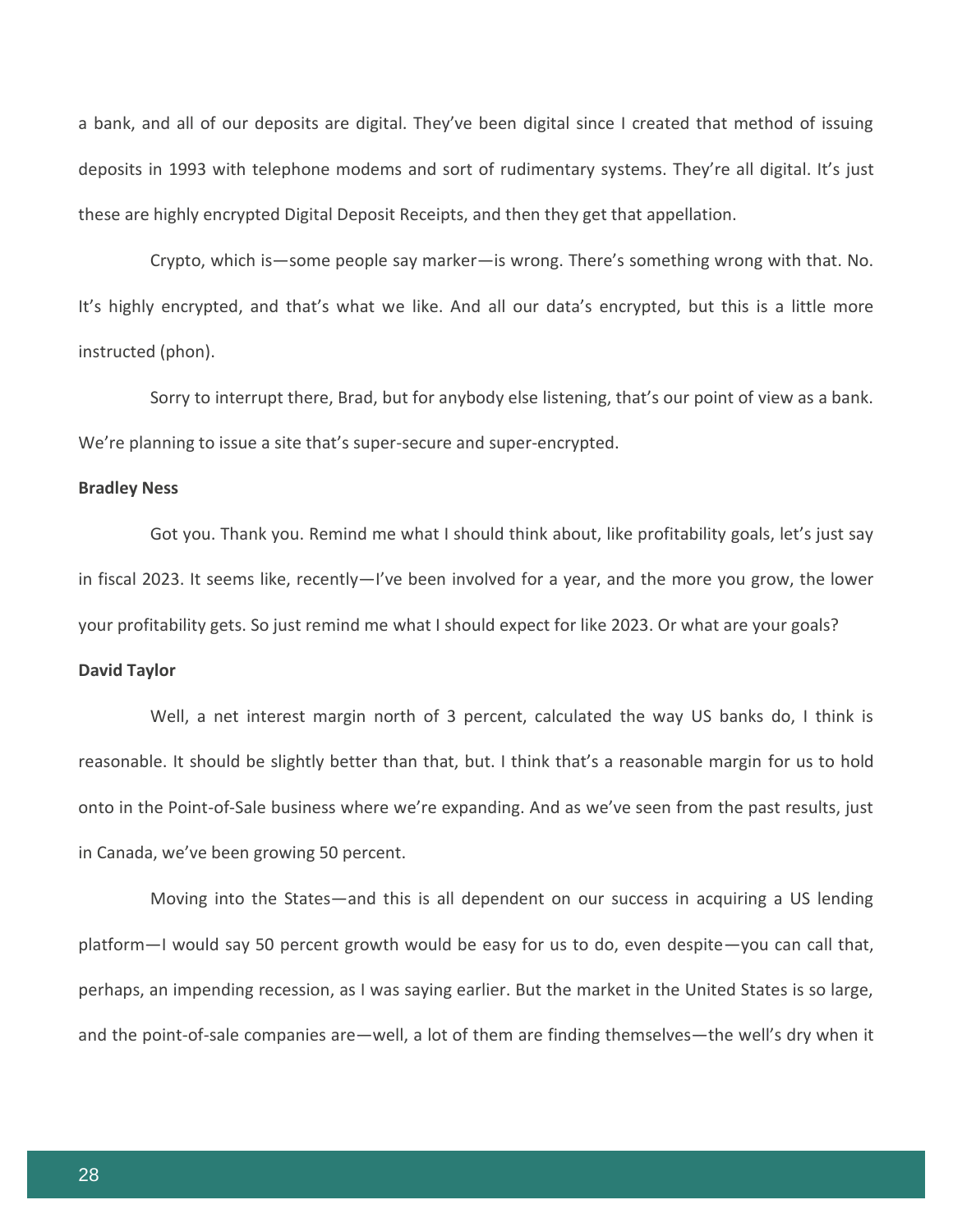comes to funding. So I would say you could expect that type of top-line growth in assets, mainly Point-of-Sale, of course, with that type of 3 percent-type spread.

Now as Shawn was saying earlier, the dampening effect is primarily associated with our endeavours to launch VCAD, to acquire a US bank, to list on the NASDAQ, retain staff. So those are the things that you do to build your business and so, yeah, we're spending money to build the business for the future, which I think should be heartening.

In the past, those types of expenses might've been capitalized, years ago. But now, they're—

# **Shawn Clarke**

They're IFRS.

# **David Taylor**

—now they're IFRS, they're expensed. So it does hit our income statement, but these are expenses that we're incurring for future growth.

If we were to stand still, yeah, you wouldn't see any of that. I mean, we probably wouldn't have to have as many staff, either—

# **Shawn Clarke**

No.

# **David Taylor**

—yeah.

# **Bradley Ness**

Okay. So what I'm hearing is the major profitability metric you're focused on in 2023 is the net interest margin above 3 percent.

### **David Taylor**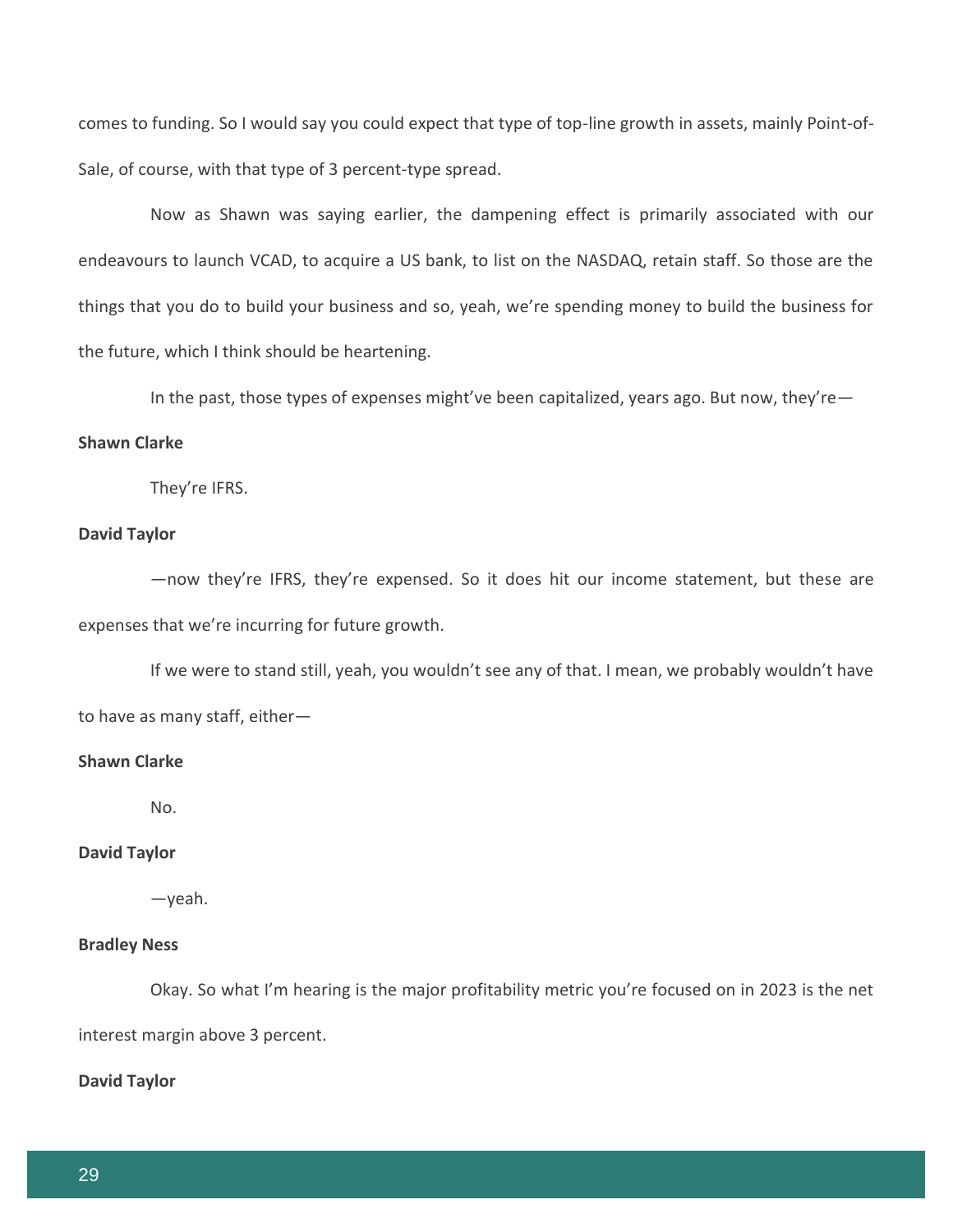# And part of—

### **Bradley Ness**

A lot of the banks talk about, like, they would rather—they're focused on like return on equity here, which brings per-share growth. So it sounds like that's not as important, so maybe the sub 6 percent ROE is something we should expect going forward?

### **David Taylor**

Well, as we utilize our excess balance sheet capacity, ROE, of course, goes up—goes way up. And we've got about—approximately, we could grow—depending on the asset mix—but we could grow about double our size. So that has a dramatic impact on ROE. So what you're seeing us do is basically what we said we'd do. We'd go into the States. We would launch our Point-of-Sale program. We did. Yeah, we incurred a ton of legal expenses to do that and worked it through, bit of marketing there and travel.

And now, we're—got our sights on a US bank acquisition to round out the lending platform that provide economical US dollar-denominated deposits, a platform to do lending throughout the States. And that doesn't come without expenses, just travel and consulting fees and tons of legal stuff.

# **Shawn Clarke**

Brad, I think your comment about 67 percent ROE is not an unreasonable target as we move through this development phase. We would think that you would start to see those returns start to expand in the back end of 2023, assuming we're—a key driver there would be in terms of we were successful in the completion of a US acquisition and able to get that business online and contributing to the consolidated results.